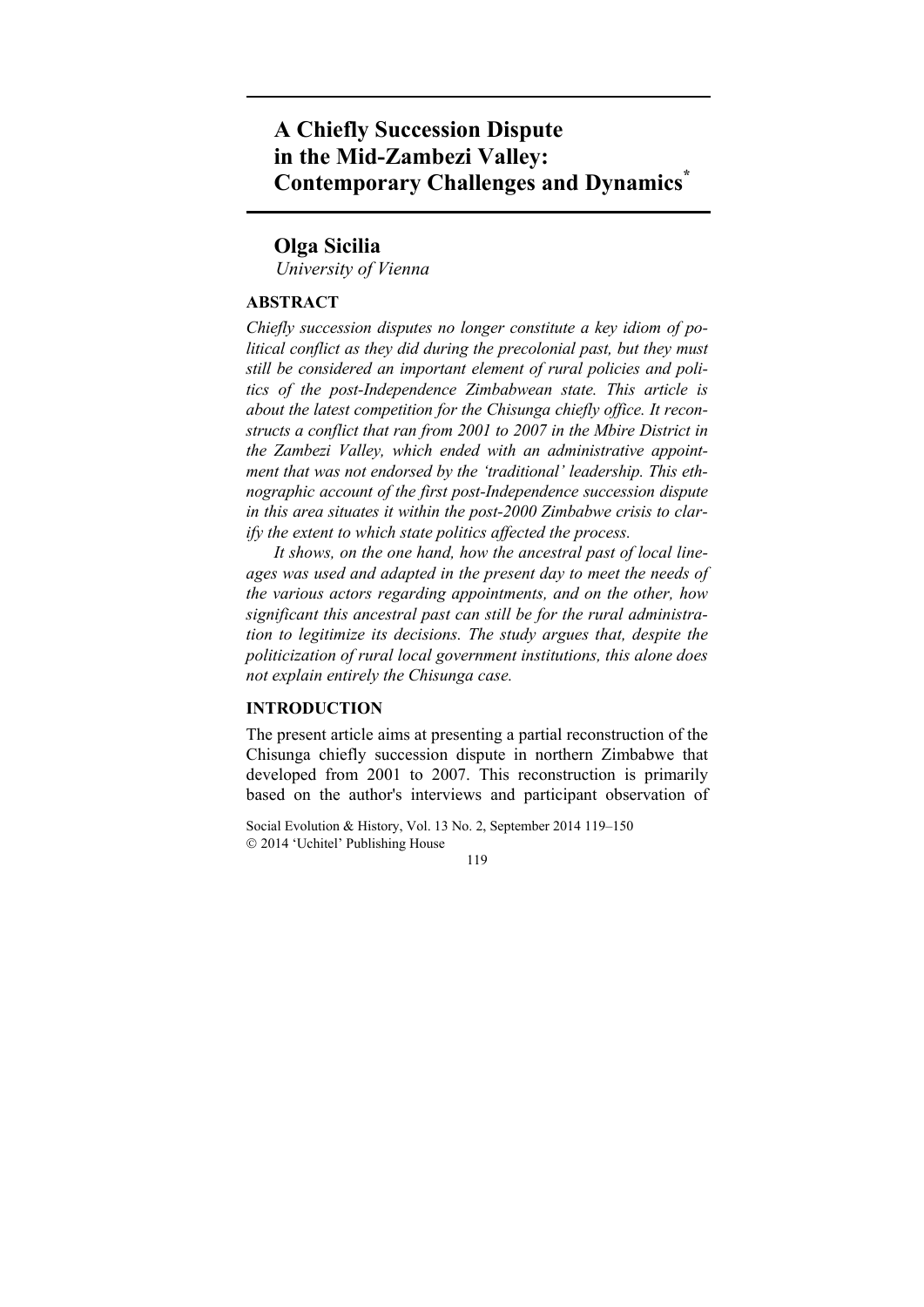lineage ancestral assemblies held during field research from late 2004 to mid-2006. Also considered are secondary sources useful in understanding the context of this process: parliamentary speeches, press releases and archival sources.

The first anthropological studies on succession conflicts in Zimbabwe focused primarily on their formal, ritual aspects, and regarded the function of the colonial administration as limited to ratifying the 'traditional' election (Bourdillon 1979, 1991; Garbett 1966). David Lan (1983, 1985) reduces chiefly successions to battles amongst royal houses which follow the ideal rules of the adelphic succession system arbitrated by *mhondoro* mediums alone. The intervention of state institutions and politics, both colonial and post-Independence during the process is absent. In contrast, Norma Kriger (1992) offers a wealth of evidence from the Mutoko District in the 1970s on the effects of guerrilla coercion, during Zimbabwe′s war of independence, in successions and appointments of chiefs, and acting chiefs loyal to the colonial administration. Historical studies from the Chimanimani District in the 1960s, show further examples of the complex participation in chiefly crisis of a good number of actors: that is not only of the 'traditional' leadership and the mediums, but also of the District Commissioner, agricultural officers, nationalists and the American Methodist Mission (Alexander 2006). Likewise, a social history of the Hwesa people in Nyanga District revealed that precolonial antagonisms amongst royal factions or houses could be so deeply rooted that they would reemerge at subsequent political power struggles throughout the colonial and postcolonial period (as for example in claims to the chieftainship) (Maxwell 1999). In this regard, some authors still tend to reduce the role of *mhondoro* ancestors in succession conflicts about the chiefly office to that of a mere 'facilitator of consensus' (Gundani 2004: 304).

Little attention has been given to the study of chiefly successions (and appointments) within Zimbabwe's post-Independence state politics, and particularly to how the ancestral past of local lineages is used and adapted in the present day to meet the needs of the various actors regarding appointments, $\frac{1}{2}$  as well as to how significant this ancestral past can still be for the contemporary rural administration to legitimize its decisions. This article about a chiefly succession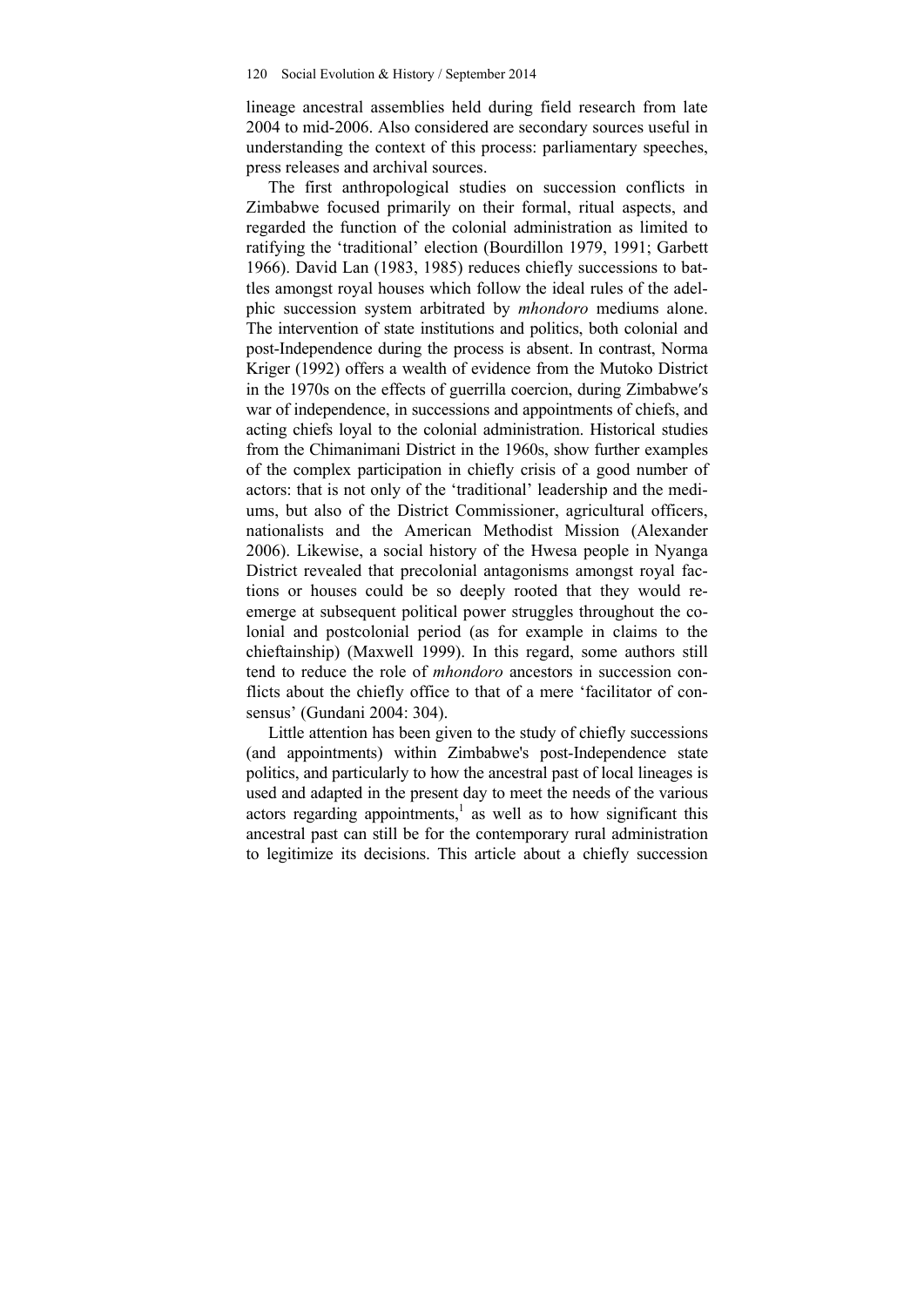conflict in the Mbire District that broke out during the post-2000 Zimbabwe political and institutional crisis, offers a detailed example of the practices, both 'traditional' and administrative, that characterize such conflicts. This case study does not prioritize the ritual aspects of the succession dispute, it rather illustrates how they interact with the practices and positioning of rural local government authorities to make both the relations amongst the actors and the processes of the conflict more visible. It can also reveal a historical link between the role of a present-day Acting Chief and that of an interim ruler during the precolonial interregnum.

The present article begins by outlining some geographical, administrative and historical considerations related to this particular chieftaincy. Then, the second section considers the Portuguese precolonial sources and traces several similarities between the role of an interim ruler during the interregnum of some precolonial polities in the Zambezi Valley, and that of an Acting Chief in presentday succession conflicts in the Dande area. The next section provides empirical detail on the conflicts, procedures, and uses of lineage genealogies in the last competition for the Chisunga chiefly office. This part is an ethnographic account where both ritual ancestral assemblies and local government meetings articulate the actors' conflicts of interest. The last section situates this chiefly succession dispute in the post-2000 Zimbabwe state's political and institutional crisis and questions to what extent state politics determined the final appointment of the chiefly candidate. It argues that, despite the politicization of rural local government institutions, this alone does not explain the Chisunga case.

## **1. GEOGRAPHICAL, HISTORICAL, AND ADMINISTRATIVE BACKGROUND**

The Chisunga chieftaincy of Mbire District is comprised of two full wards. These are Ward II, Angwa, and Ward XI, Masoka. In addition, a part of Ward III (Chikafa) and Ward X also belong to this chieftaincy. This area remains amongst the least developed in Zimbabwe in terms of roads infrastructure based on dust roads, food aid dependency, and poor facilities in the realms of school, health, and water. At the same time it is rich in natural resources, particularly in wildlife. For this reason, the communities of the chieftaincy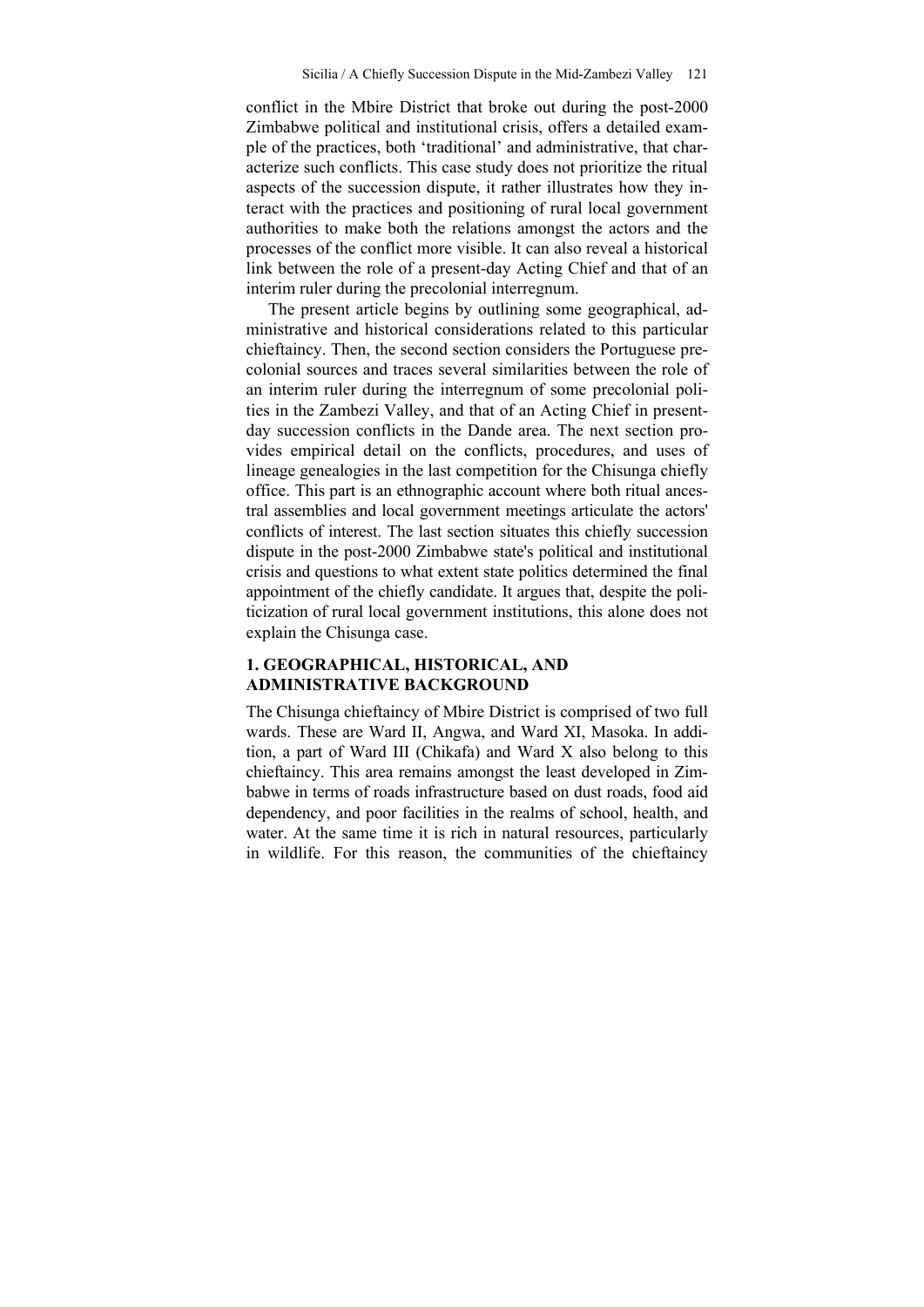benefit somewhat from the high annual revenues from professional hunting activities, which are channeled through the Rural District Council in conjunction with CAMPFIRE.<sup>2</sup> Also known as Dande Communal Land, today, the Mbire District stretches along the mid-Zambezi Valley from Kanyemba (near the confluence of the rivers Luangwa and Zambezi in the North) to the Muzengezi River near Mahuwe (in the East). In 2007, the District administrative center was moved from Guruve (Guruve Rural District Council) to Mushumbi Pools in the Valley and was renamed Mbire Rural District Council.

As is common in the Zambezi Valley, soils in this area are poor and the annual rainfall is very low compared to the Plateau. Cyclic droughts and famines over centuries thus have made the lives of its inhabitants exceptionally difficult. Nowadays stream-bank cultivation primarily is done by hand since mechanical tillage is not accessible to most of the farmers. Extensive crop raiding by wild animals aggravates this difficulty. Despite these hazards, farmers rely on smallholder agricultural production for subsistence as well as for cash income, which above all is based on cotton production.

This chieftaincy claims descent from the MaKorekore Shona founding ancestor Nyamapfeka, who conquered the Angwa river area in the late seventeenth century. Oral histories recount that, as a result of Nyamapfeka's conquests he became the 'owner of the land'.3 In Beach's dynastic history of precolonial Zimbabwe, Nyamapfeka is documented as the 'Hurungwe equivalent of Mutota – who allocated land to a dynasty that we know to have been in existence by 1696' (Beach 1994: 232). In turn, oral histories describe Nyamapfeka as a junior descendant of (Nyasimba) Mutota on the grounds that Nyampfeka's mother, Biri, was one of his grandchil $dren.<sup>4</sup>$ 

Mutota is considered the founder of the Rozvi dynasty of the Mwene Mutapa (or Monomotapa) kingdom, one of the powerful states of precolonial Africa. The Mutapa state was dominant south of the Zambezi from the fifteenth to the end of the nineteenth centuries in what are now the modern states of Zimbabwe and Mozambique but its decline began in the early eighteenth century. Politically organized in a system of interrelated chiefly dynasties, the Rozvi dynasties did not recognize a paramount chief. Thus, if a chief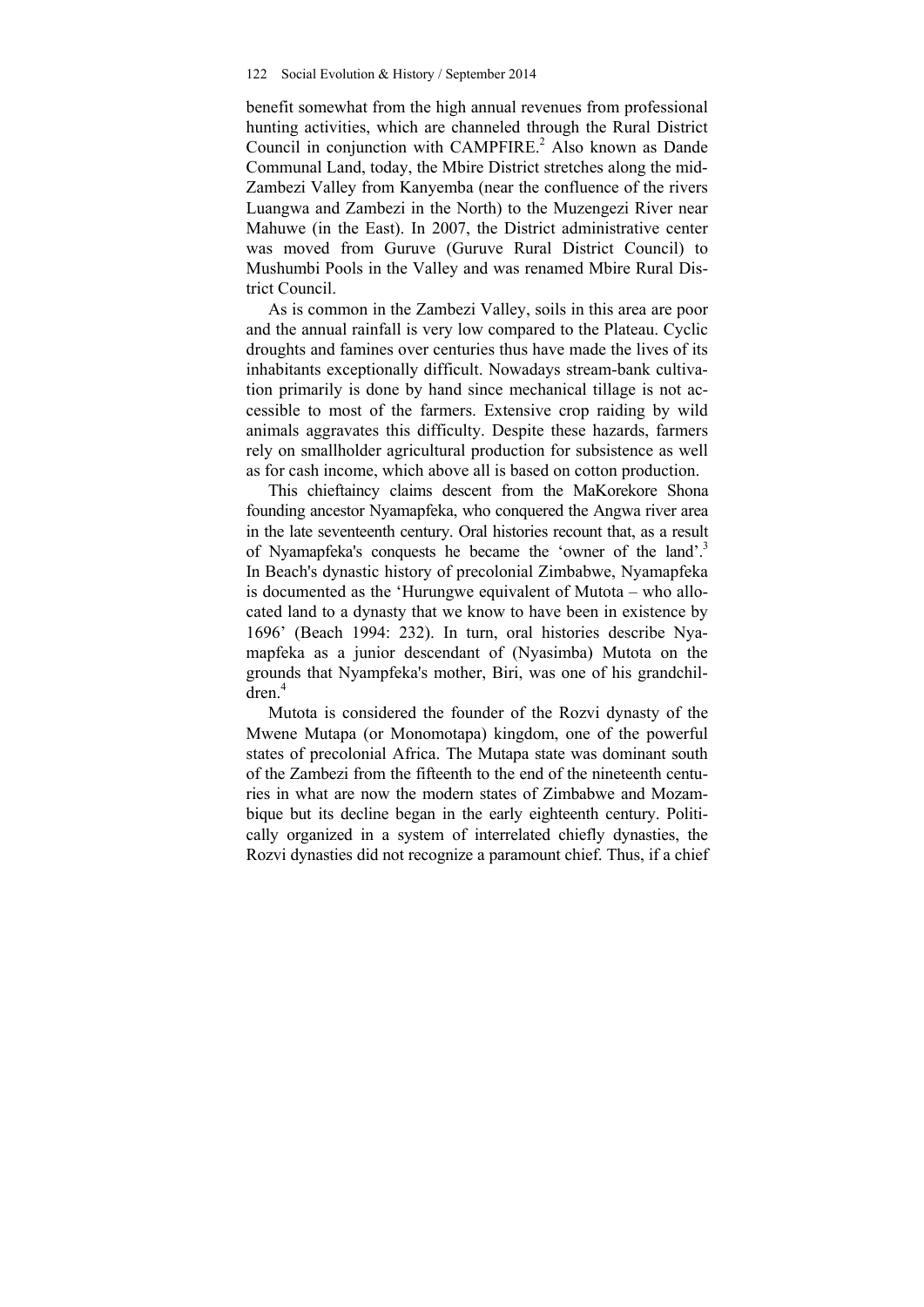conquered new land, a sub-chief would be installed to found a new sub-dynasty (Newitt 1973: 23).

Without intending to establish a general historical continuity between some precolonial political hierarchies and polities and present-day 'traditional' structures and political practices, two traits of the Rozvi precolonial past seem to have persisted to an extent up to the present in some parts of the Zambezi Valley. These two traits, however, were adapted and redefined: namely, the relevance of chiefly houses (royal houses) and the ritual mediation of dynastic ancestors (*mhondoro* or *pondoro*) in chiefly successions by means of a network of mediums. In mythological terms, these *mhondoro* represent the ancestors of the kings of the precolonial past, and thus, these royal lineages are of patrilineal descent.

Grouped in houses or clans, the male living descendants of the founding ancestor (*machinda*) who reside in the Chisunga Chieftaincy's wards form part of the influential 'traditional' leadership and become particularly visible during a chiefly succession crisis. Contrary to Fry's findings on the Zezuru chieftaincies (Fry 1976: 12), the Chisunga chieftaincy does not take the name of the founding ancestor (*dzinde*). Nyamapfeka thus is the founding ancestor of his *dzinza*, which consists of all the *mhondoro* of his descent line and the living descendants of some of these *mhondoro* (since not all of them have living descendants). Furthermore, Nyamapfeka's *dzinza* is divided into two segments: the descendants of Chidyamauyu and the descendants of Nyamasoka.

Within the Nyamapfeka descent line, the chiefly houses that currently have the right to claim the Chisunga chieftainship in a succession dispute are the descendants of two of Nyamapfeka's sons: the *mhondoro* Chidyamauyu (also called Mhande) and Nyamasoka, since only these two lineage descents (*dzaka*) have living descendants scattered among the wards of this chieftaincy. Residing mainly in the villages of the Angwa and Masoka wards, they are the descendants of the *mhondoro* Kavhinga and Konje (both of the Chidyamauyu *dzaka*) and the descendants of the *mhondoro* Dzeka (of the Nyamasoka *dzaka*). Thus, the Kamufungu, Chasasa, and Mutungambera Chimusaro chiefly houses are the descendants of the *mhondoro* Kavhinga, while the Nhamoyemari, Chibata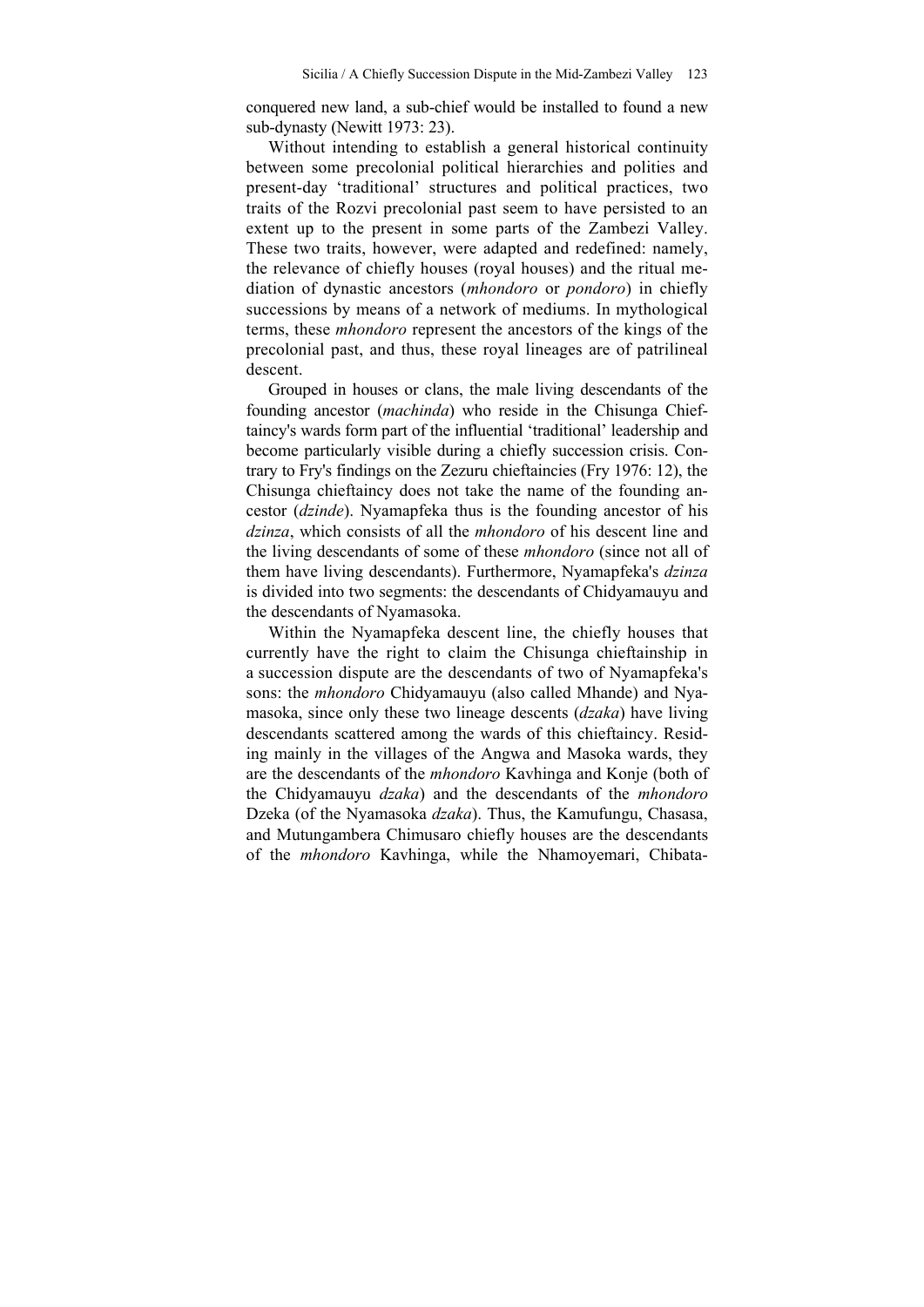muromo and Chiutsi houses are the descendants of the *mhondoro* Konje. The descendants of Dzeka are grouped in two chiefly houses and reside largely in the Masoka ward while the descendants of Kavhinga and Konje settled in Angwa. Villagers have reported that the *mhondoro* Chimau and Chizombi (both of the Chidyamauyu *dzaka*) also have descendants but that currently the members of these houses live outside the chieftaincy, and are therefore ineligible for the chieftainship.<sup>5</sup>

As we shall see throughout the present case study, Nyamapfeka, Chikwamba, Nyamupahuni and Mubaiwa constitute the group of *mhondoro* who oversee the election and validate the ritual appointment of Chief Chisunga. They also select and appoint the Acting Chief whose significance is to function as interim chief during the whole succession process. Only the first three *mhondoro*, however, had a medium during the period of the succession crisis.<sup>6</sup> We may observe that, firstly, the task does not lie exclusively in the hands of the senior *mhondoro* Nyamapfeka, and secondly, that no *mhondoro* of the Nyamasoka lineage is represented in this group (only those of the Chidyamauyu lineage) although his descendants may well claim the chieftainship in a succession dispute. Furthermore, the antagonism during the contest was less between the chiefly houses within a lineage than between the two patrilinear descent lines of the founding ancestor Nyamapfeka. In fact the descendants of Chidyamauyu, both those of the *mhondoro* Kavhinga and those of Konje, joined in alliance in favor of a candidate of the Konje descent line.

#### **2. INTERREGNUM, THE** *MUSUNGI WEMASASA* **FOR THE CHIEFTAINCY** – **AND THE ADMINISTRATION**

In a recent article, Reid has drawn attention to the gradual marginalization of precolonial history from the mainstream Africanist and African historians' research for almost the last forty years, and has reminded scholars of the relevance of linking the precolonial past with contemporary events for a proper understanding of both shifting and constant processes (Reid 2011). This is highly valid for our case at hand. Indeed, an analysis of the extensive legacy of Portuguese documentary records from as early as the sixteenth to the late nineteenth centuries is indispensable for a reconstruction of the pre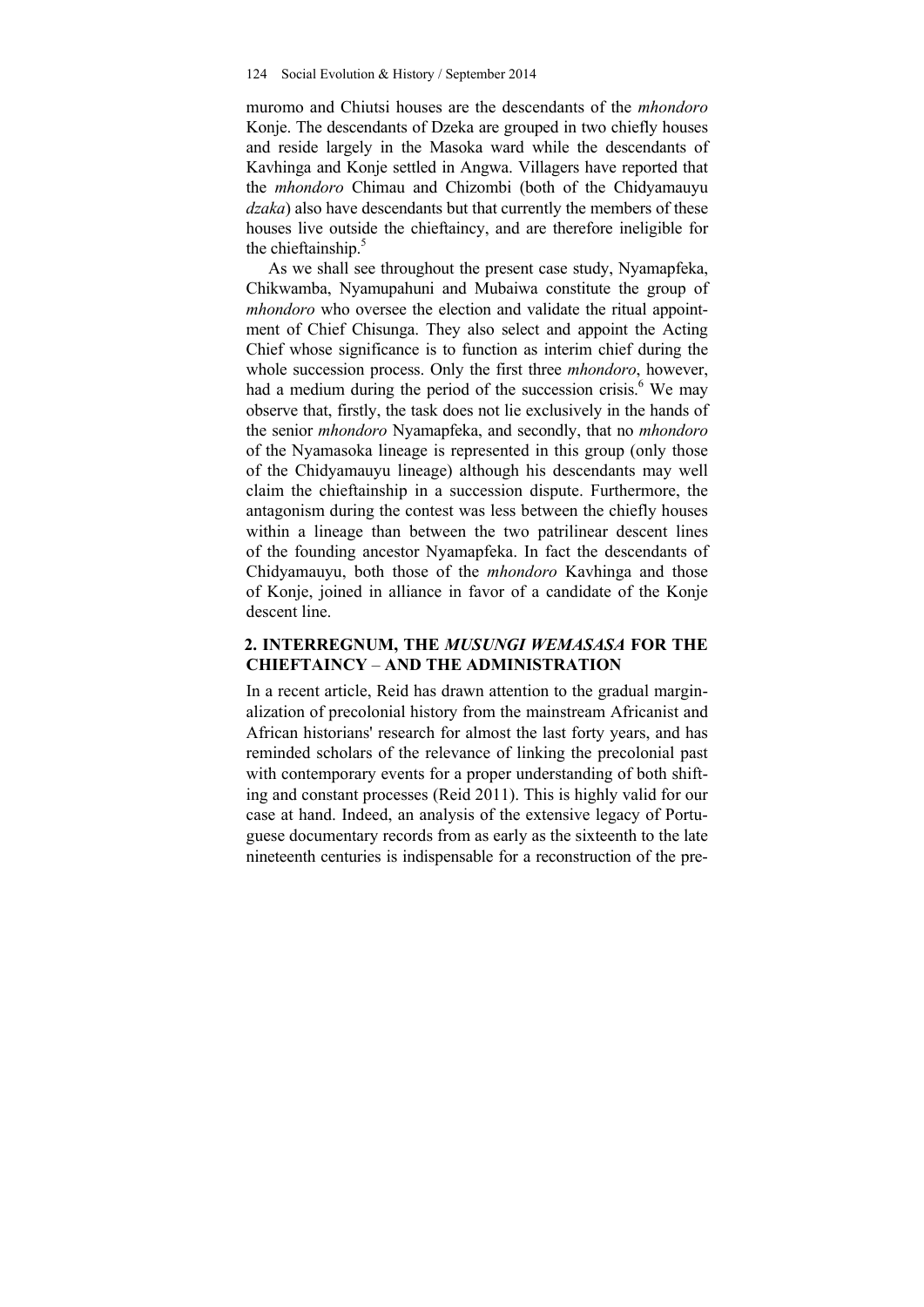colonial past in the mid and lower Zambezi Valley. These records are particularly useful for understanding the political, social and economic life of the Monomotapa state and its neighbors, as well as the relations between the Portuguese authorities and the local polities. Knowledge of this precolonial past thus may elucidate recent political events and dynamics in this area. Besides, some of these records represent an invaluable source of ethnographic data in many other respects as well.

Before discussing the case of the Chisunga chieftaincy, the following examples from the mid and lower Zambezi Valley will help to historicize some political practices and hierarchies related to succession crises and to the role of an interim ruler in the precolonial past, as well as to the position of the Portuguese authorities. This brief historical evidence shows how some bureaucratic and 'traditional' political practices associated with the chieftaincy crisis today might be reminiscent of patterns that existed prior to the colonial period. The evidence also illustrates how the power vacuum of the interregnum used to be resolved.

Thus, for example, the Portuguese sources of the mid-eighteenth century refer to a figure, known as the *Nevinga*, who, after the death of a Monomotapa and until his successor was crowned, exerted power and maintained order during the usual chaotic interregnum. Once the successful enthronement of the new Monomotapa was completed, the *Nevinga* used to be killed (Randles 1975: 91).<sup>7</sup>

Barue (also Barwe) oral histories of the second half of the nineteenth century (Isaacman 1973: 400–401) recall the existence of an interim ruler with judicial powers known as, the *Muko*mawasha,<sup>8</sup> who governed during the prolonged competitive succession crises that used to follow the death of a king. Isaacman observes that within the Barue Kingdom, located in the lower Zambezi valley linked to the Monomotapa state (until its defeat in 1918), an interim ruler's figure assured a degree of stability during these periods. Furthermore, a general rule excluded the royal family from holding the hereditary position of the *Mukomawasha* (*Ibid.*). Much earlier, however, he is described in Portuguese documents of the early seventeenth century as a captain general of the Monomotapa forces (Newitt 1995: 45).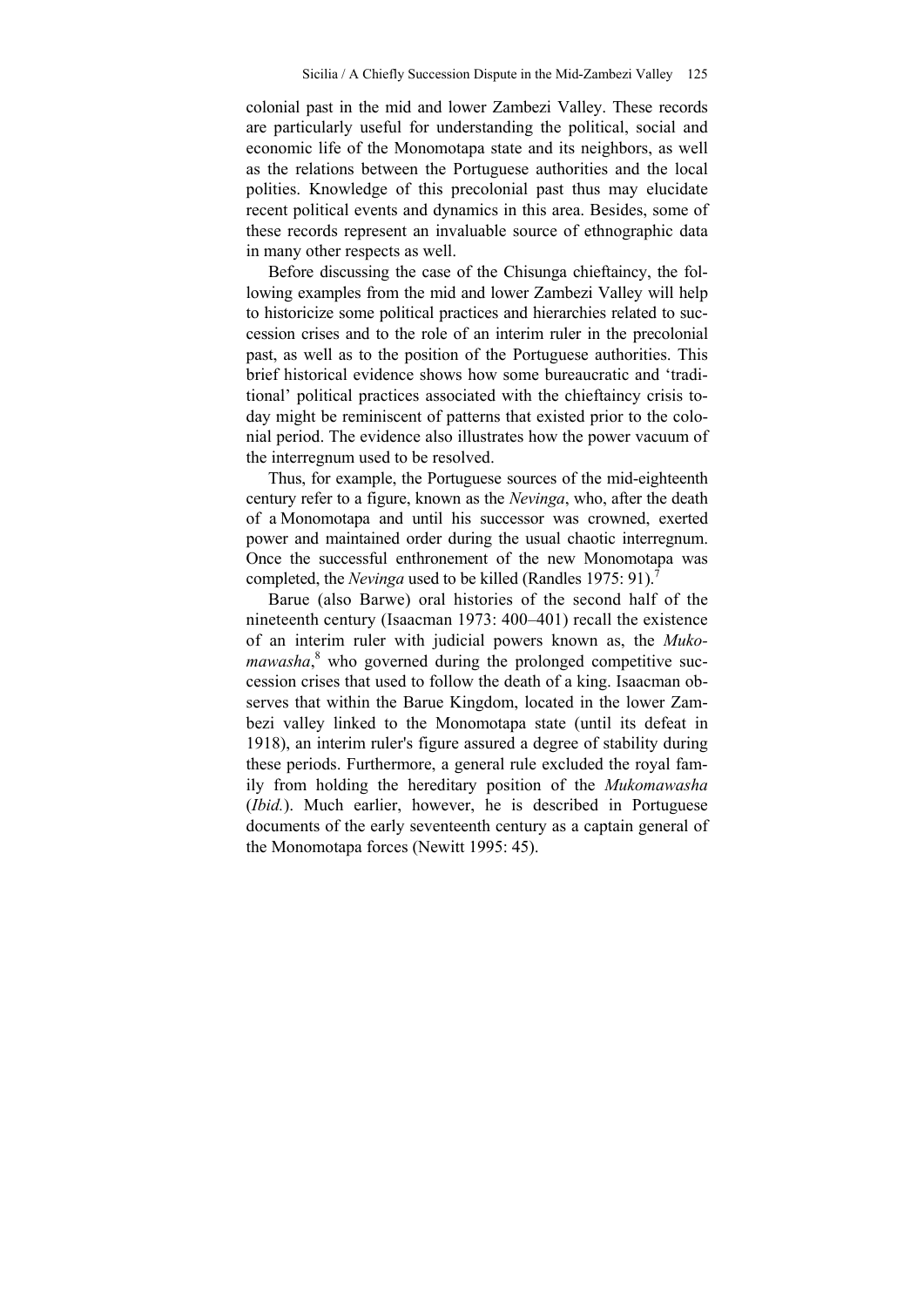In 1861, the Portuguese officer Albino Manoel Pacheco kept a diary during his expedition from Tete to Zumbo. Founded by the Portuguese at the junction of the Luangwa and Zambezi Rivers, Zumbo had been a prosperous fair and trading center during the eighteenth century (Miller 1910: 416). Pacheco's mission was to reopen the Zumbo fair, and to establish a base for the invasion of territories in the Kafue and Luangwa Valleys (Newitt 1974: 23). His diary is an important source of ethnographic information about the political practices and oral traditions in the Dande and Chedima areas at the end of the eighteenth and the first half of the nineteenth centuries, when the Zambezi region was still not part of any national territorial state.<sup>9</sup> Pacheco's diary provides evidence about a succession crisis and bloody battles between the two houses that claimed power in the Chedima area at that time. At the end of the crisis, the governor of Tete demanded that the ultimate winner should be conveyed to him for official recognition and thus the Portuguese government of the Tete district legitimized the chiefly successor. Pacheco reports on February 20, 1861: 'The succession is rendered account to the government of Tete, in order for them, or for a delegation, to crown and bless [the successor] with the usual ceremonials, and to honor [him] with the presence of our troops' (my translation) (Pacheco 1883: 30).

This obligation, however, was blatantly rejected and the procedure interrupted by the Chedima rulers between 1806 (under Choofombo) and 1861 (under Gire do Boroma). This refusal significantly affected the already deteriorating trading and political relations between the Portuguese authorities and the local dynasties who were directly related to the Monomotapas (*Ibid*.: 27–30).

Alpers states from a historian's perspective that within the Barwe Kingdom, documents from 1811 record the practice of a kind of 'baptismally derived acceptance of water from the Portuguese Crown' called *mazi a manga* or *madzi-manga*, 10 which represented the Portuguese official sanction of the enthronement of a new king from the Makombe dynasty of the Barwe (Alpers 1970: 212).

Currently, the death of a chief of the Chisunga chieftaincy 'traditionally' entails the nomination and appointment of a *musungi wemasasa* for the period of the succession dispute. Literally in ChiShona, 'one who ties the doors', or 'one who locks the doors',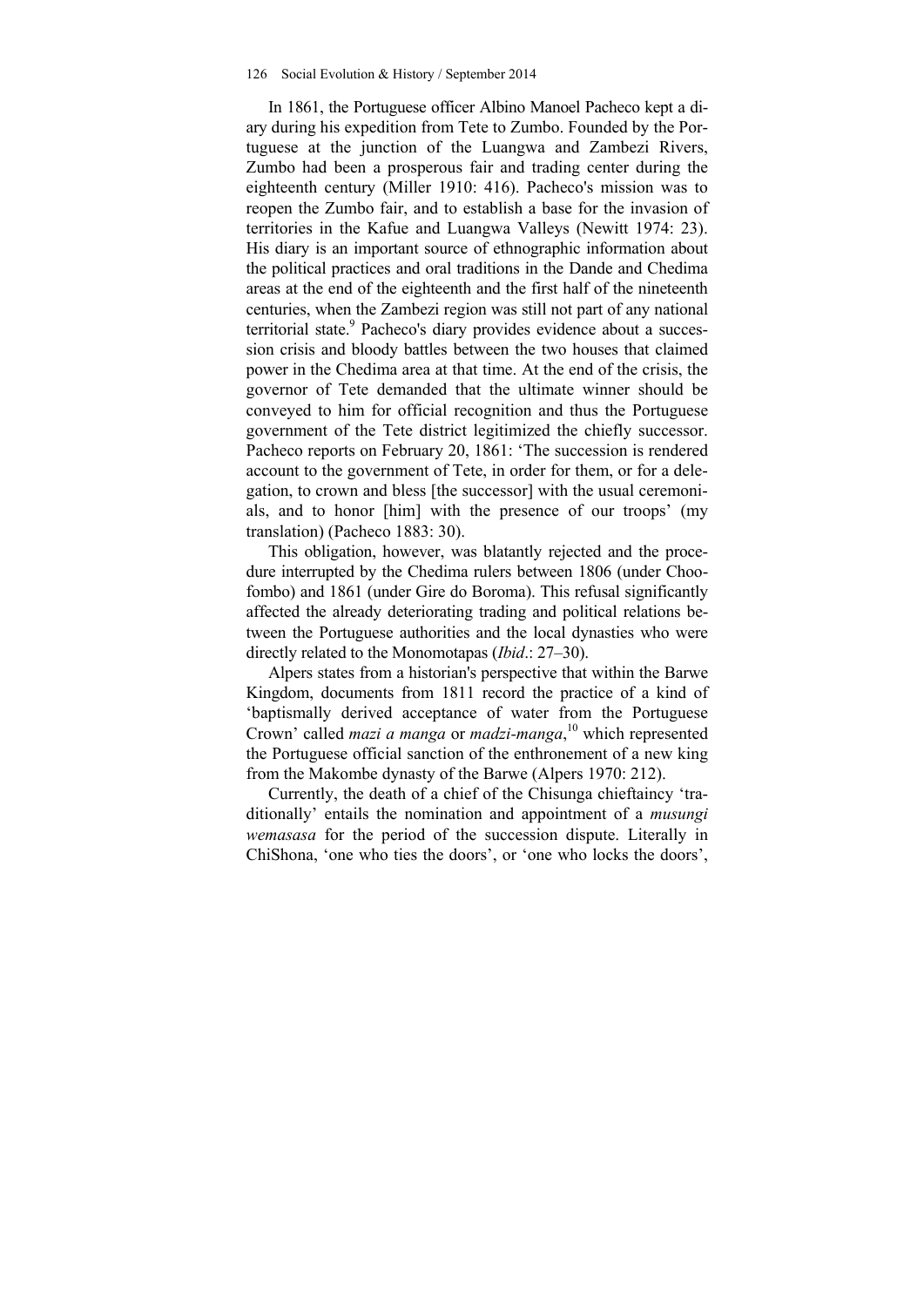the *musungi wemasasa* carries on the duties of Acting Chief until the new one is appointed.

It was at the funeral of the late Chief Chisunga in 2001 that the senior *mhondoro* Nyamapfeka together with his grandchildren, Nyamupahuni, and Chikwamba were expected to select and appoint an appropriate *musungi wemasasa* for the chieftaincy. Eligible for this office is any male descendant of the founding ancestor Nyamapfeka. The appointment is then presented at the District Administration for official approval. Ideally, the office is meant to last two years, however in practice the position is held until the succession crisis ends with the appointment of a new chief.

Likewise, the Acting Chief 'traditionally' is explicitly forbidden from becoming Chief Chisunga. This ritual prohibition resembles the political practices of the precolonial interregnum that were established to avoid any unilateral usurpation of power. Thus, contrary to what occurred in this specific succession conflict, the post of Acting Chief has always been conceived as an interim office and not as an intermediate step to chieftainship.

## **3. THE CHIEFLY SUCCESSION DISPUTE: CONFLICTS, PROCEDURES, AND THE USES OF GENEALOGIES IN THE COMPETITION FOR THE CHIEFLY OFFICE**

The present section explores how the *mhondoro* ritual practices articulate with local government's administrative and political interests in chiefly succession crises as well as the role of the state in sanctioning a chief who has been selected and appointed 'traditionally'.

The late Chief Chisunga, Jabu Chasasa (also known as Jeffrey Dzvete), passed away in the Angwa ward in March of 2001. His chieftainship had lasted unusually long, from 1964 to 2001. The succession that concerns us here therefore represents the first postindependence dispute. According to the delineation report for Sipolilo District 1965 ('Report on the Chisunga Chieftainship: Dande Tribal Trust Land'), the District Commissioner appointed the previous chief, Jasi Chasasa, on October 1, 1957. His term lasted from 1957 to 1963. About the ritual selection of the late chief, Jabu Chasasa, the District Commissioner wrote: '[…] the chief was selected by the mhondoro called Nyamapfeka – that is, the spirit of Nyamapfeka enters one, [the medium] Seda [Boroma]'.<sup>11</sup> Before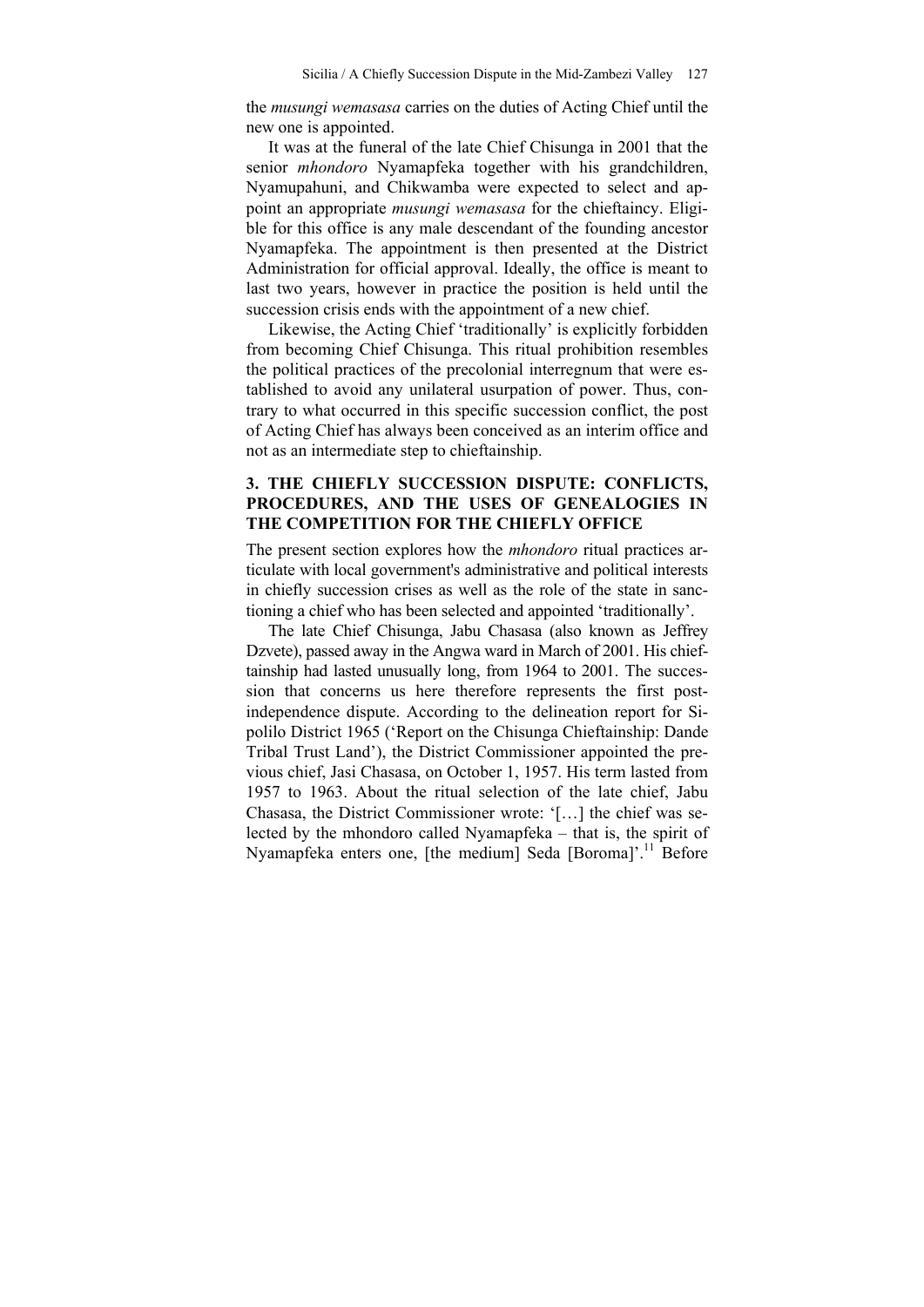Jasi Chasasa, according to informants, Mhande was Chief Chisunga from approximately 1937 to 1955, who was preceded by Mondoka (ca. 1921–1936).<sup>12</sup> Throughout the Rhodesian Front government (1965–1979), the late Jabu Chasasa, had co-operated with the state as most chiefs had in the Dande area during the 1960s (Lan 1985: 138).

During the ritual funeral of Jabu Chasasa in March of 2001 and much to the surprise of those who attended, the then elected Councilor of the Masoka ward Duster Chisunga – who claimed descent from the *mhondoro* Dzeka<sup>13</sup> – presented two letters to the elders from the Angwa and Masoka wards. Allegedly, the District Administrator in Guruve had issued one of the letters and the late Chief Chisunga, Jabu Chasasa, had written the second one. Both letters were proposing that same Councilor as interim, as *musungi wemasasa* for the chieftaincy. The procedure raised suspicion amongst the 'traditional' leadership since in their understanding the selection and nomination of the new Acting Chief Chisunga was the sole task of the *mhondoro* of the Nyamapfeka lineage, and by no means the result of instructions given by anyone in written form. The political atmosphere at this stage was particularly intimidating; presidential elections were to be held in a year's time in March of 2002, which dissuaded those unwilling to accept the Councilor's procedure from protesting against it, since this stance could easily be misinterpreted as militating against the then (and still) dominant governmental party ZANU-PF. Moreover, being a Councilor, the aspirant Acting Chief was a member of ZANU-PF. Some *machinda*, however, amongst them a son of the late Chief, disputed the authenticity of both letters at the funeral.

Witnesses report that subsequently during the second half of 2001 the Councilor of the Masoka ward began visiting the *mhondoro* Nyamupahuni, reminding him of the letters and asking for his advocacy. Somehow, he eventually obtained Nyamupahuni's support and this *mhondoro* nominated him unilaterally as Acting Chief, in the absence of Nyamapfeka, Chikwamba, and of the chiefly houses. Subsequently, the Councilor of Masoka resigned from his post about a year before his term expired. As a result, his post remained vacant until the next Rural District Council elections.14 He then assumed the office of Acting Chief during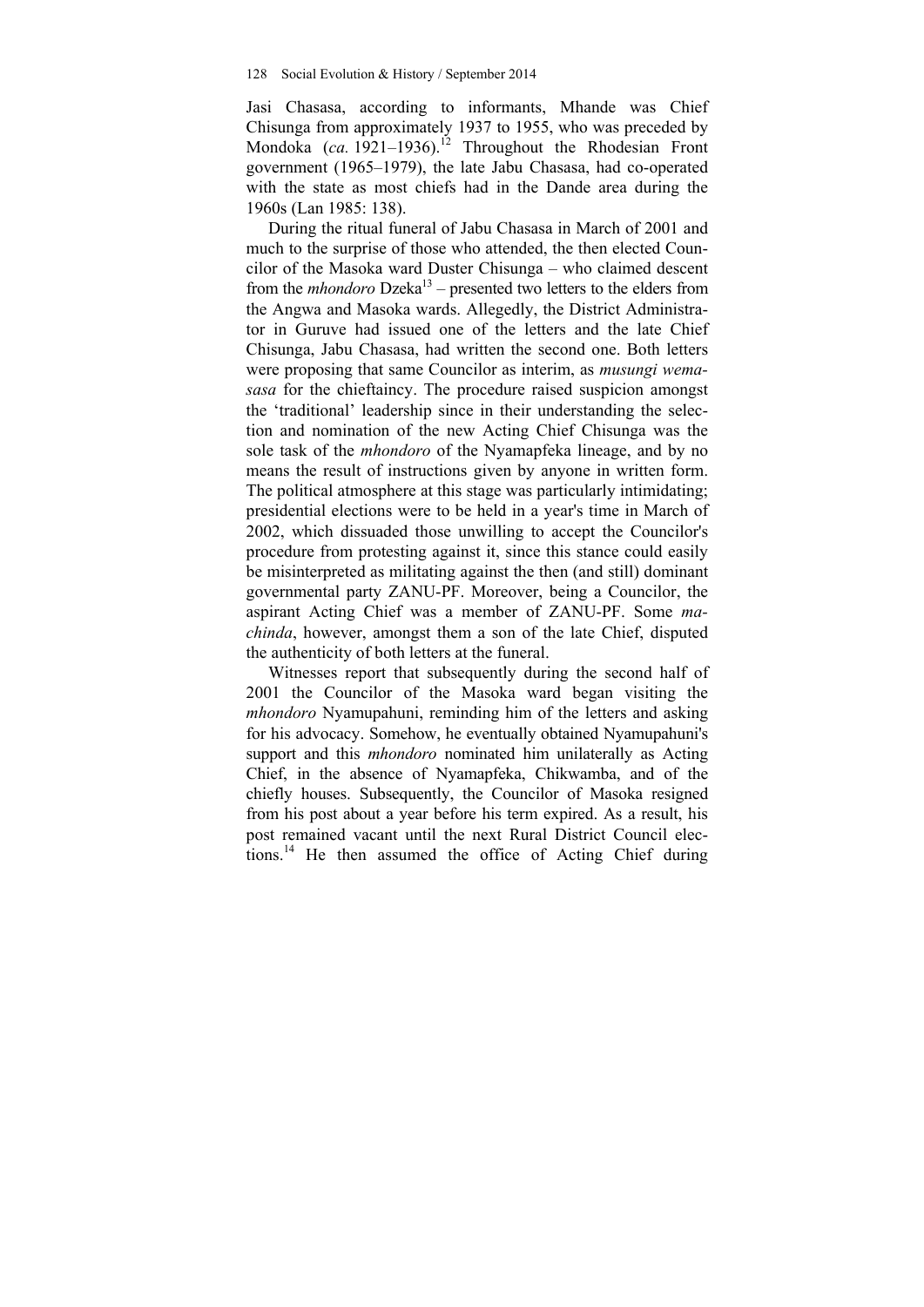the first half of 2002, despite the fact that his nomination had not been backed by Nyamapfeka and Chikwamba in the presence of the chiefly houses, and that the District Administrator of Guruve had not appointed him yet. In fact, Nyamupahuni's unilateral nomination was presented to the District Administrator in early 2004, when the official appointment of the Acting Chief took place at the local government level, and his office would be valid until October 2006. This period of two years was intended to give the *mhondoro*, the chiefly lineages, and the inhabitants of the wards enough time for resolving the dispute and appointing the next chief.

#### **'Lineage Politics'**

On the death of the late chief in 2001, the senior *mhondoro* Nyamapfeka had suggested at an assembly that the chiefly title had remained for too long within one lineage, and that, 'the next chief should be from the MaMhande' (the Chidyamauyu *tsaka*) for 'there had been in the past enough chiefs appointed from the Ma-Dzeka'15 (the Nyamasoka *tsaka*).

At a ritual meeting held on December 22, 2004 by Nyamapfeka and with no other *mhondoro* present but Nyamupahuni, the latter stated that he intended to hand over the *ndoro* – the symbol representing the Chisunga chiefly title – to the Acting Chief, thus appointing him the new chief. Nyamapfeka objected, arguing that not all the chiefly houses were present at the assembly*.*

The day after the meeting, another assembly was convened at the same ritual place, attended by the *mhondoro* Nyamapfeka and Nyamupahuni and by representatives of the chiefly lineages, however in the absence of the rest of *mhondoro*. Nyamapfeka placed the *ndoro* on a wooden plate, and the appointment of the Acting Chief as Chief Chisunga was expected to follow. Nevertheless, some senior *machinda* from both Mhande (Chidyamauyu) and Dzeka lineages contested the two *mhondoro*'s decision and strongly disagreed with the procedure. They inquired about the criteria Nyamupahuni had applied in selecting the Acting Chief as the new chief. They complained that the chiefly houses were supposed to select the new chief from one of the two patrilineages (*tsaka*) instead of being selected by any single *mhondoro*, particularly not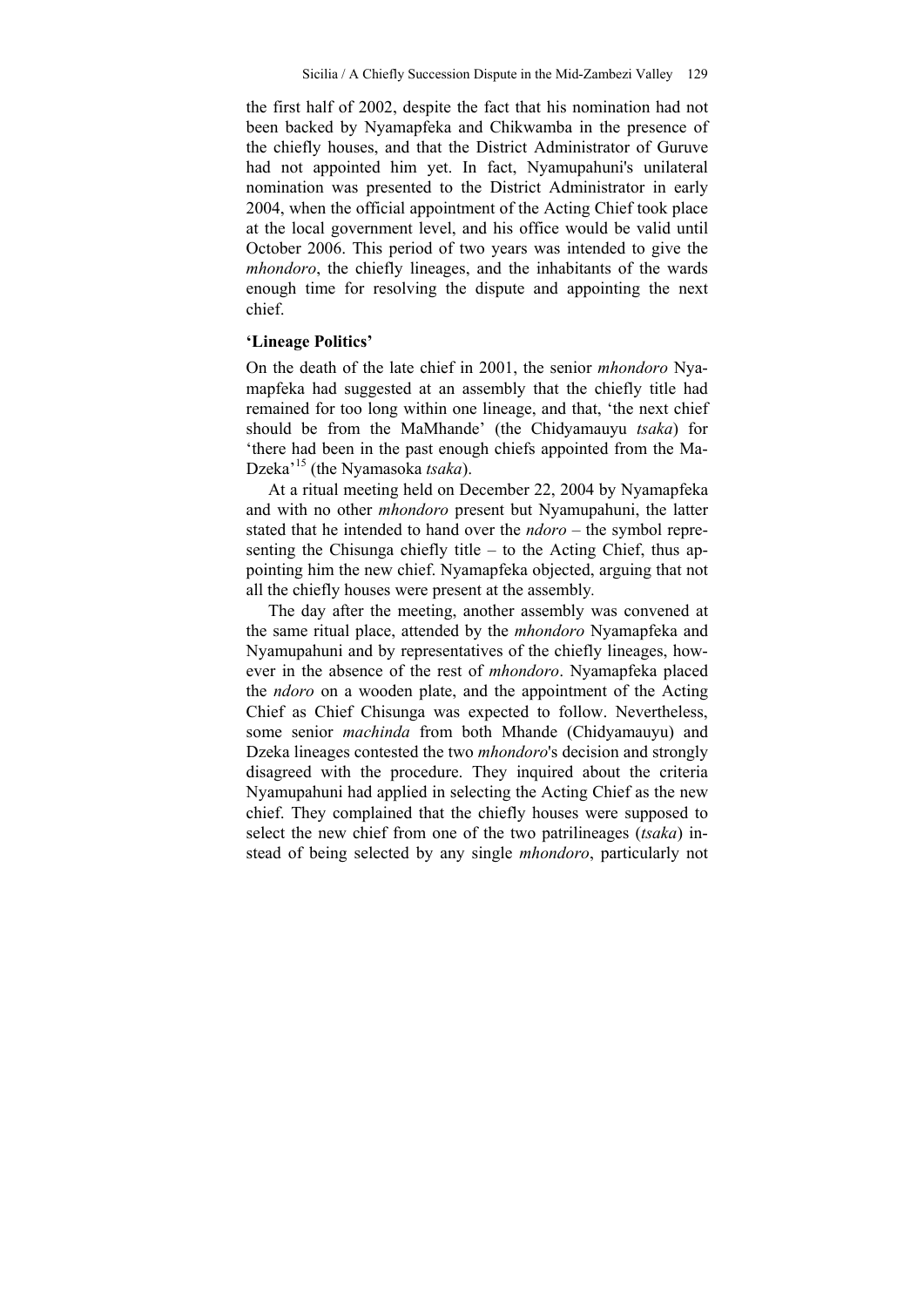Nyamupahuni. They also asked Nyamupahuni why the rest of the *mhondoro* of the Nyamapfeka lineage were not present at this key assembly.<sup>16</sup>

In the course of this meeting, a senior representative of the Nhamoyemari house (of the Chidyamauyu lineage) asked Nyamupahuni what made him choose the Acting Chief, since Nyamupahuni had informally told him – in private conversation – that the next Chief Chisunga should be appointed from the Chidyamauyu and not from the Dzeka lineage. Nyamupahuni justified his decision, answering that he had never received a reply from the houses of the Mhande *tsaka*, so he had assumed that no one wanted to assume the office of Chief Chisunga. The Nhamoyemari representative replied angrily to Nyamupahuni that the latter should have gathered the chiefly lineages (*machinda*) and all the *mhondoro* to announce that the MaMhande *tsaka* had been nominated for the chiefly office, and that the MaMhande had been waiting for that assembly. $17$ 

At the same meeting on December 23, 2004, the Nhamoyemari representative took a step further into 'lineage politics'. He asked from whom the Acting Chief descended. Nyamupahuni said that he descended from Mutungambera. The representative pressed on by inquiring whether Mutungambera was of Dzeka or of the *mhondoro* Gwera (through Khavinga). Nyamupahuni answered that the Acting Chief was 'a child of' the Mutungambera of Dzeka.<sup>18</sup>

The representative refuted this categorically, arguing that, the Acting Chief was definitely not a descendant of Mutungambera. He did not give any further reason for his statement, nor was it disputed by anyone at the assembly.<sup>19</sup> He was referring to the fact, known by the *machinda* circle, that the Acting Chief was a 'commoner', a stepchild of Mutungambera and not a legitimate descendant of the *mhondoro* Dzeka, so he was not eligible as Chief Chisunga. At the end of the assembly, Nyamapfeka withdrew the *ndoro*, symbolizing the chiefly title, and instructed the chiefly houses and Nyamupahuni to begin a new procedure at a further date.

Until the end of January 2005, Nyamupahuni had sided with the Acting Chief. At that point, however, the *mhondoro* of the Nyamapfeka lineage responsible for nominating the patrilineage for the chiefly office agreed by consensus to recommend the Mhande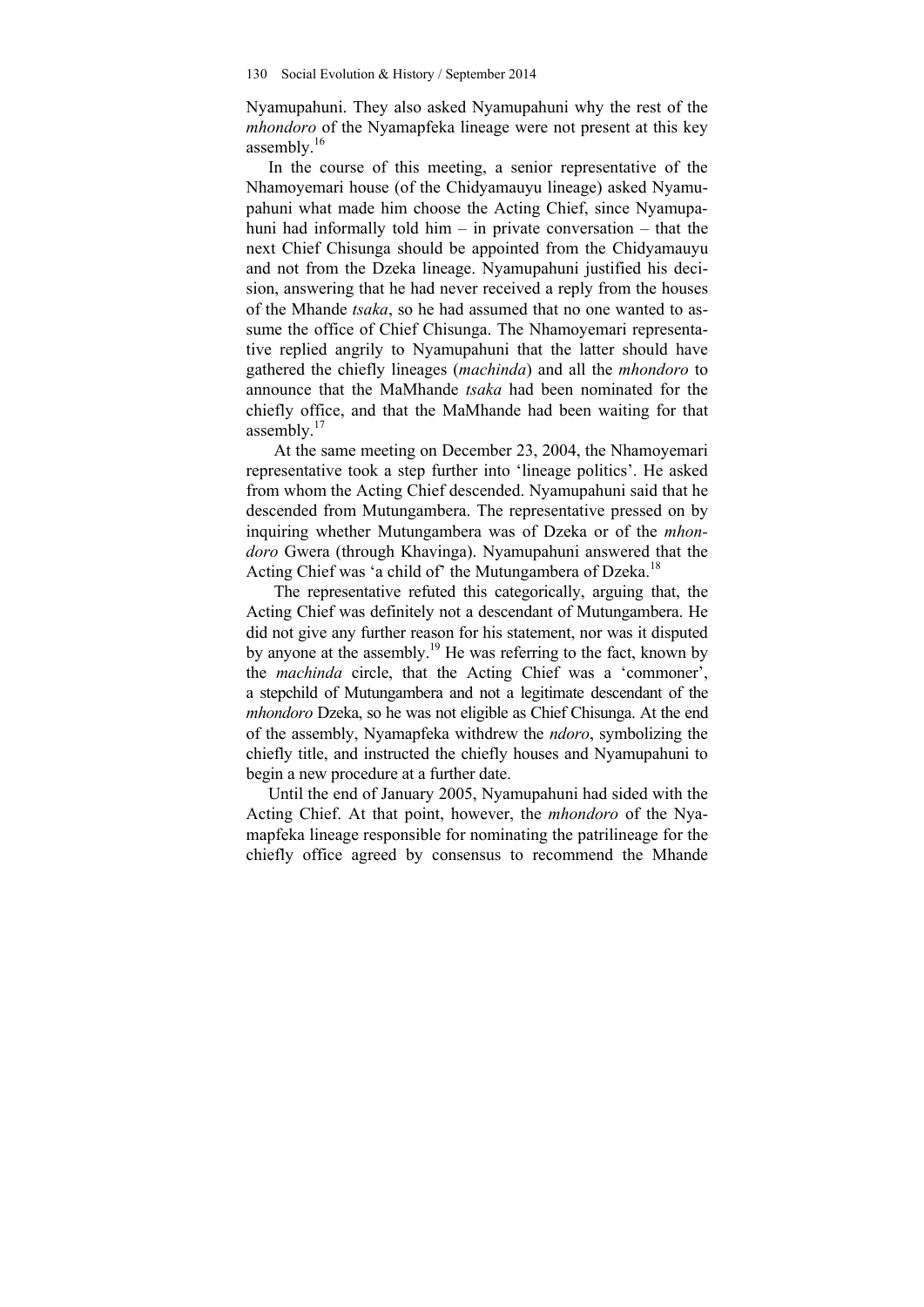*tsaka* (Chidyamauyu). They then advised the royal houses of that lineage to choose amongst them an appropriate candidate for this office.

Then the Nhamoyemari house, which continued to push its candidacy, called upon the *mhondoro* Nyamupahuni, Chimau, Gwera and Chikwamba to inform themselves about the origin and history of the Chisunga Chieftaincy and the way in which the chiefly title had been passed. $20$  As will be shown in this article, in the subsequent course taken by the dispute, these oral histories were not used during the competition to reinforce the house's position as eligible, and in this sense they did not work as a 'legitimating charter' in the Nhamoyemari house's claims to chiefly power as has been the case in other succession disputes (Maxwell 1999: 155). In April of the same year, the Chasasa, Kamufungu, Chibatamuromo, and Nhamoyemari houses met at the homestead of the latter. Participants agreed to propose a junior representative of the Nhamoyemari house (present at the meeting) as the new chief. The candidate was middle-aged, fairly well educated and worked in Harare where he lived with his family. He was not particularly interested in the chiefly office, but as he had been chosen, he felt that he should assume the responsibility if appointed, which would imply moving back to Angwa ward. 'If the people want me to be the chief, I'll accept', he said.<sup>21</sup> Furthermore, to understand the dynamics of this dispute, it is also important to bear in mind the material basis of this office, which includes a lifetime salary amongst other benefits. As a resident put it: '[compared to the Nhamoyemari house candidate] no job awaited the Acting Chief at the end of his term as ward Councilor'.<sup>22</sup> Thus, he resigned from his ward Councilor position before the term expired and entered the competition for the chiefly office.

## **Old Debts, New Alliances and the Fluidity between Bribes, Favors, and Payments to the** *Mhondoro*

At the beginning of March 2003, the Acting Chief handed Nyamupahuni his own gun and some money as payment to this *mhondoro* after Nyamupahuni had reported to him that the late Chief Chisunga, Jabu Chasasa, had taken his gun and never returned it.<sup>23</sup> It was common in Angwa throughout the colonial period that some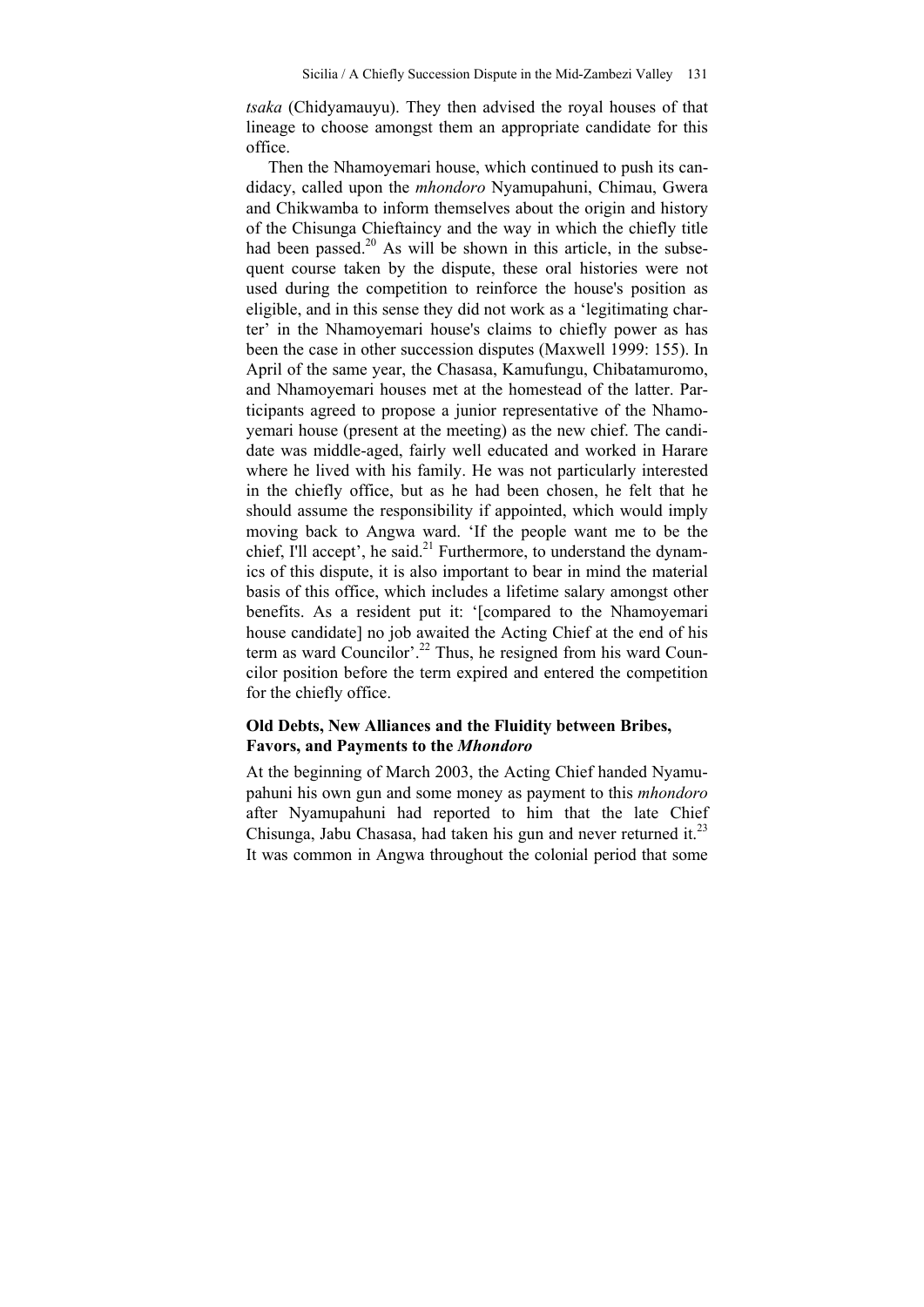headmen and more affluent residents, but also some *mhondoro*, possessed shotguns to protect their homesteads above all against wild animals, which is still the case today. As for the headmen, the gun is usually inherited and passed to the next member holding the office of *sabhuku* in the family line. In the same way as at the ancestral level hoes, axes, cloths (*machira*) and money from people's payments to the *mhondoro* become part of his or her<sup>24</sup> property, so too the shotgun counts as part of the *mhondoro*'s belongings – although in fact it is mainly used by the medium's relatives living at the homestead. Informants reported that in Angwa shortly after Independence, the new administration collected residents' shotguns on the grounds that it wanted to issue licenses but never returned them.

In March 2005, Nyamupahuni had tried to regain his shotgun through the arbitration of the Acting Chief. The fact that he had obtained instead the Acting Chief's gun, which came to light at Nyamapfeka's assembly held on December 22, was unknown to most of the villagers. In view of the tensions and quarrels surrounding the election of the new chief, participants at that meeting became suspicious and interpreted this event as an attempt of the Acting Chief to buy the chieftainship by bribing Nyamupahuni. In addition, they learned of this episode at a *dare* where Nyamupahuni intended to appoint, again unilaterally, the Acting Chief as the new Chief Chisunga. This incident reveals the fluidity between bribes, services, and ritual payments to the *mhondoro*. In certain situations such transactions are difficult to differentiate from one another. Attempting to bribe or actually bribing a medium, however, is a sensitive issue and provokes immediate animosity in the community. In turn, this affects the legitimacy and authenticity of the medium, even more so when the distinction between the medium's agency and that attributed to the *mhondoro* is not always evident.<sup>25</sup> Nevertheless, some authors have rightly described bribes and 'gifts' to mediums – which seem intrinsic to 'lineage politics' in succession disputes, as well as the dissemination of slander about rival houses – as a subtle strategy to eventually gain the mediums' backing when presenting one's chiefly house as *the* eligible candidate during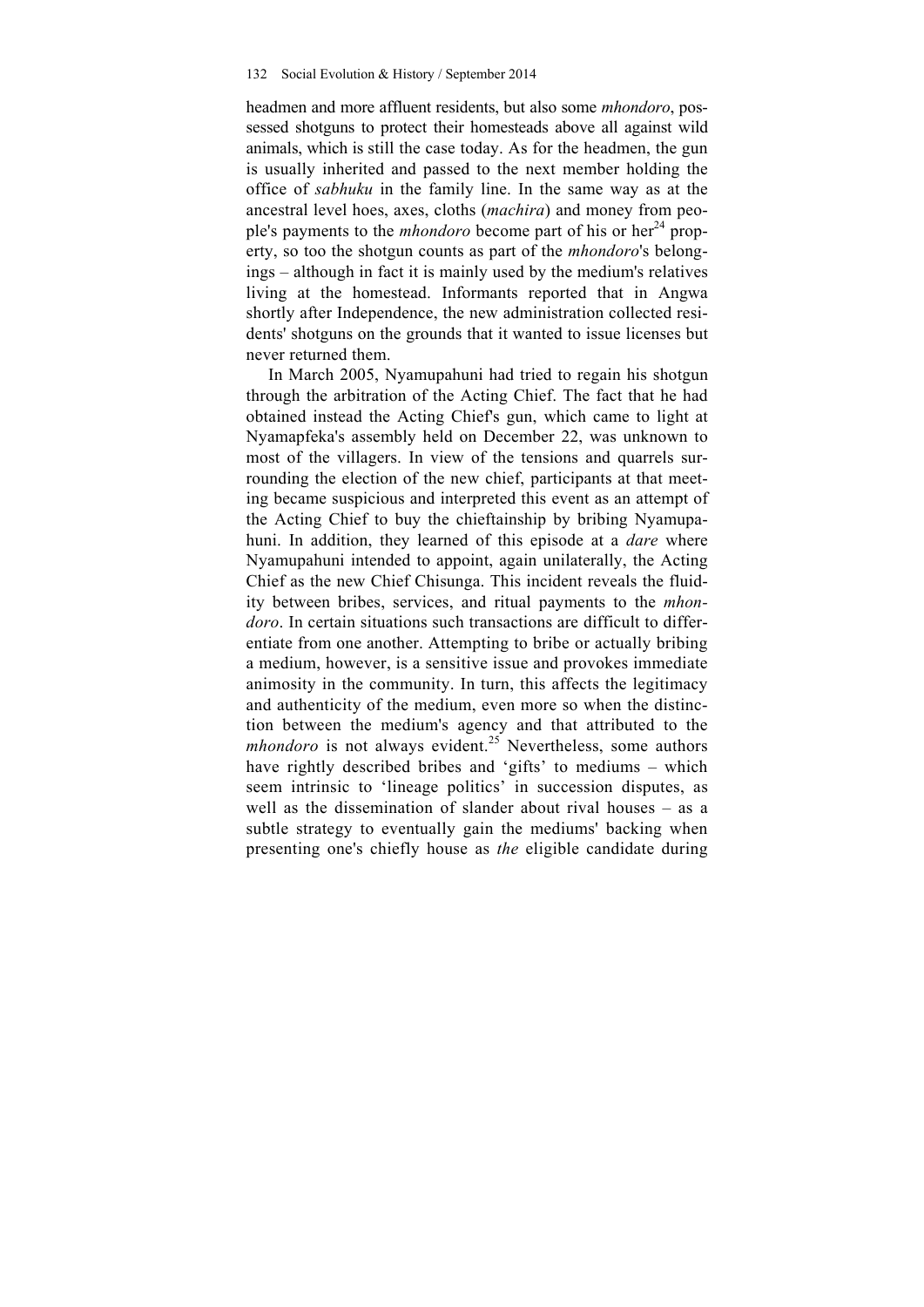the competition for the chiefly office (my italics) (Maxwell 1999: 157, 164).

## **Colonial Chiefly Genealogies 'Appropriated', Contested and Redefined**

As mentioned earlier, by April 2005 the chiefly houses had already selected a candidate for the chiefly office. Yet during the following months the contest took a new turn and the *mhondoro* ritual assemblies were more frequent.

On June 6, the senior *mhondoro* Nyamapfeka held a key assembly for the ritual appointment of the Nhamoyemari house candidate as the next chief. The meeting convened almost all the *machinda* in the presence of the *mhondoro* Chikwamba, Chimau, Goredema, Chirimudombo, and Chizombi and of Gomwe. However, the *mhondoro* Nyamupahuni and the Acting Chief did not arrive. Under these circumstances, Chikwamba refused to proceed with the meeting and said that no discussion would take place in the absence of either one of them. In his opinion, their presence was imperative, and he postponed the meeting. On the following day at dawn, the session was resumed, this time attended by Nyamupahuni but not by the Acting Chief, who was represented by the headman from Mubairakwenda village. A substitute was unacceptable, however, and so the ritual gathering was postponed until June 9.

At that meeting, despite the absence of the Acting Chief, the ritual appointment of the next Chief Chisunga was finally carried out. Members of the Chidyamauyu lineage presented to the group of *mhondoro* and others in attendance the junior representative of the Nhamoyemari house they had selected as the candidate for the chieftainship.

The traditional procedure followed and the *ndoro* representing the chiefly title was handed to the new chief in the presence of members of the chiefly houses residing in Angwa and Masoka, and other ward residents. Nyamapfeka and the other *mhondoro* then selected a delegation of three village headmen and four more villagers to present the credentials of the new chief to the District Administrator at the Guruve Rural District Council. The headmen represented the villages of Muparaganda, Mupedzapazi and Kamufungu, but only the last one was a *muchinda* (lineage elder), the first two elders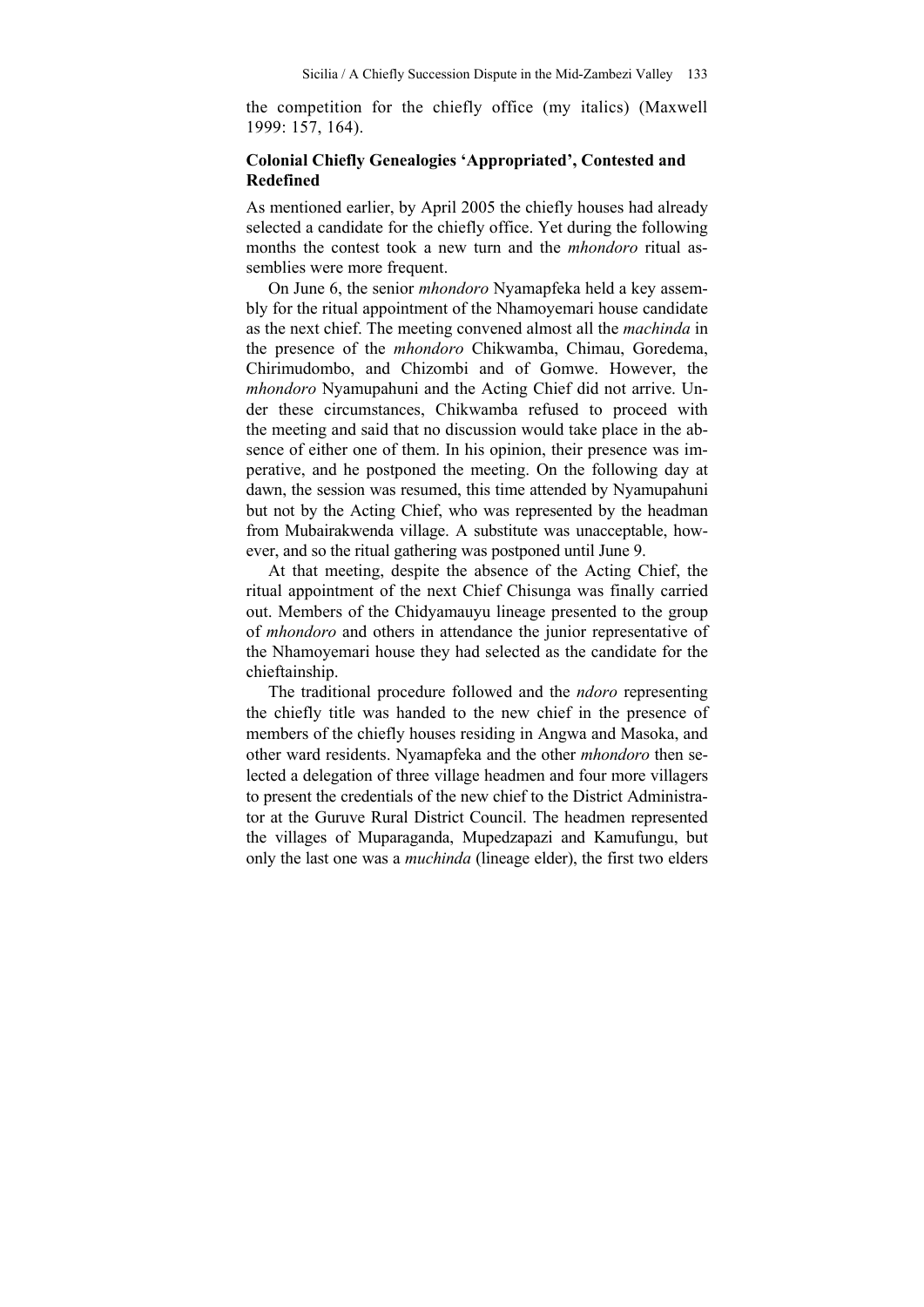were of leading families but had no right to claim chiefly power. A few days later, when the delegation reached the office of the District Administration they met with a cold reception: the District Administrator did not acknowledge the chief appointed by the *mhondoro*. Instead he announced a meeting in Angwa for June 22, 2005, which he later brought forward to June 18. Each chiefly house was informed about this event in a letter issued not by the District Administration but by the Acting Chief who personally brought it to Angwa.

On June 18, 2005, the much awaited meeting with the District Administrator was held at the Chisunga Primary School in Angwa in the presence of the District Administrator of Guruve, the Acting Chief, the *mhondoro*-appointed chief, descendants of the Chidyamauyu lineage, descendants of the Dzeka lineage, headmen from the Angwa ward, ward residents, the headman of the Masoka ward, and ruling Party political leaders – amongst them the Councilor from the Angwa ward, the District Party ZANU-PF Chairman, the District Party Chairwoman (who was the representative of the Women's League ZANU-PF) and their Committee Members. During the session for reasons unclear to the houses, the District Administrator declared that he would not approve the chief appointed by the *mhondoro* group from Angwa, and that the whole procedure should start again. Moreover, he instructed the chiefly houses to select amongst them a group of elders to represent them at the *mhondoro* assemblies held for chiefly appointments.

A week later, a non-ritual meeting for that purpose was held at the Training Center in Angwa, attended by lineage descendants of the Angwa and Masoka wards, the Acting Chief, and the *mhondoro*-appointed chief. Political leaders were not represented and all the headmen were *machinda*. During this meeting, and following the District Administrator's instructions, the *machinda* chose the elders who would represent them at the ritual assemblies: two elders from the Dzeka lineage (from which the Acting Chief claimed descent) and a third one who claimed to be a 'brother' of the late Chief Chisunga (of the Chidyamauyu lineage) although he was unable to substantiate his kinship relation or to give details about his descent. It was also agreed that the *mhondoro* Nyamapfeka, Nyamupahuni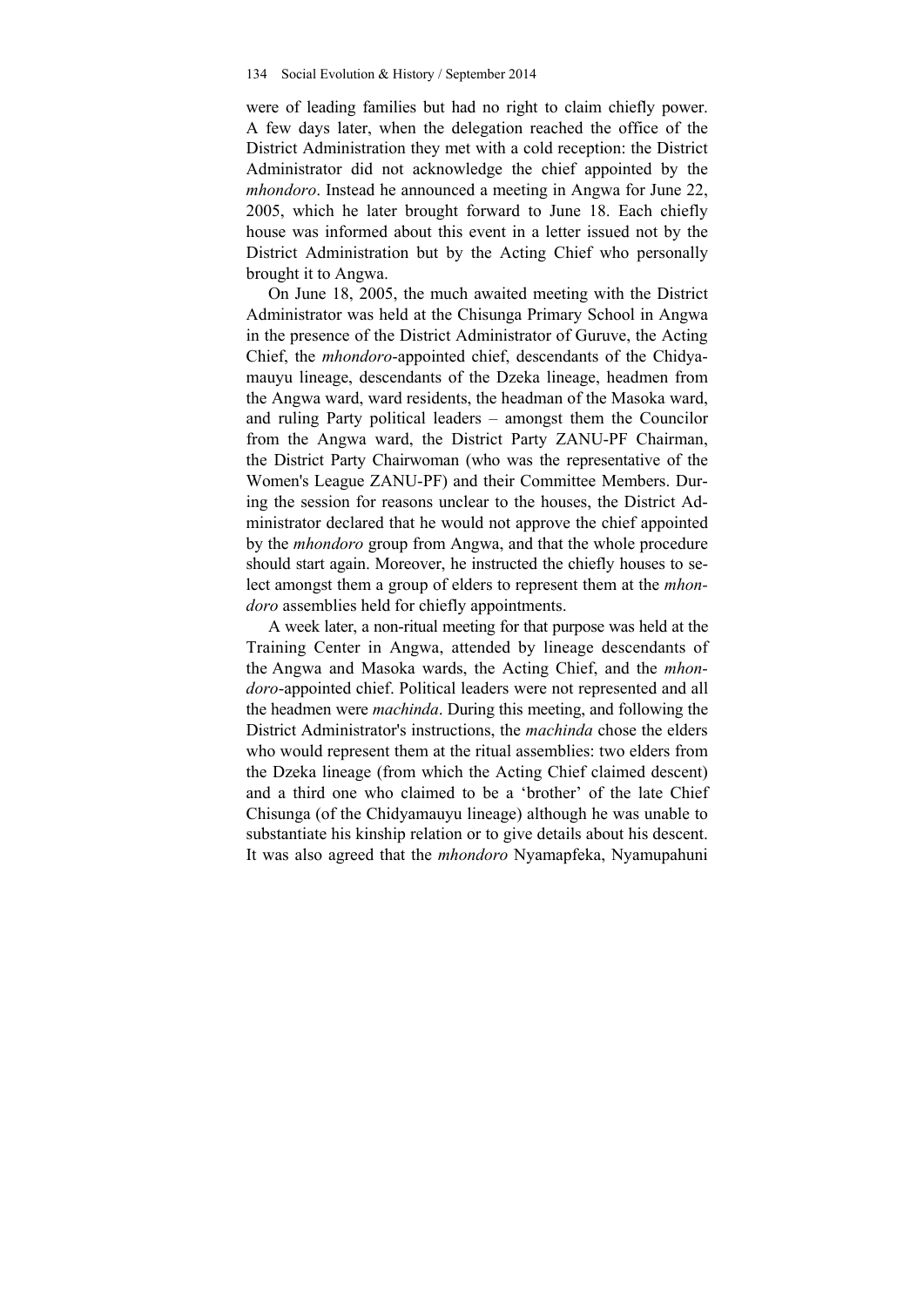and Chikwamba would learn the names of the selected elders but this information never reached them.

In August, at the Annual General Meeting of CAMPFIRE held at the Angwa Primary School, the Acting Chief, wearing some chiefly paraphernalia, announced that the DA from Guruve District had officially appointed him chief. The *mhondoro*-appointed chief's reaction was firm; members of his house (the Nhamoyemari) went immediately to the DA to confirm the truth of the Acting Chief's assertion. The DA stated that the Acting Chief had not changed his position: the paraphernalia he wore at the meeting were lent to him for the National Annual Conference of Chiefs held a couple of months before, and should have been returned to the District Administrator's office.

On November 11, the District Administrator called an urgent meeting for the next day at the Angwa Primary School, but many interested parties were unable to attend on such short notice. Notable amongst the absentees was the *mhondoro*-appointed chief who worked in distant Harare. During the meeting the District Administrator requested the genealogy of both contenders. The Acting Chief presented a genealogy that was partly derived from the genealogy described in the 1965 delineation report for Sipolilo District. This officially constructed genealogy accredited Nyamapfeka as the founding ancestor. It formally recognized, however, only one patrilineage (*dzaka*), namely Nyamasoka, but not the second patrilineage Chidyamauyu. According to this colonial genealogy, Nyamasoka had two descendants: Nyamazunzu, from whom the late Chief Chisunga was made to descend, and Dzeka from whom the Acting Chief claimed descent through his father (or stepfather) Mutungambera. At the Angwa meeting, the Chasasa house, through a son of the late Chief Chisunga, contested vehemently the Acting Chief's genealogy – that is the genealogy of the colonial file. Instead, he described the Chasasa house as descending from the *mhondoro* Chidyamauyu (via Mubaiwa, Gwera, and Kavhinga). In the absence of the chief appointed by the *mhondoro*, there was no one at the meeting to present and defend the genealogy of the Nhamoyemari house. By the end of the session, the District Administrator was unclear about how to deal with these conflicting genealogies and whether they accurately described the descent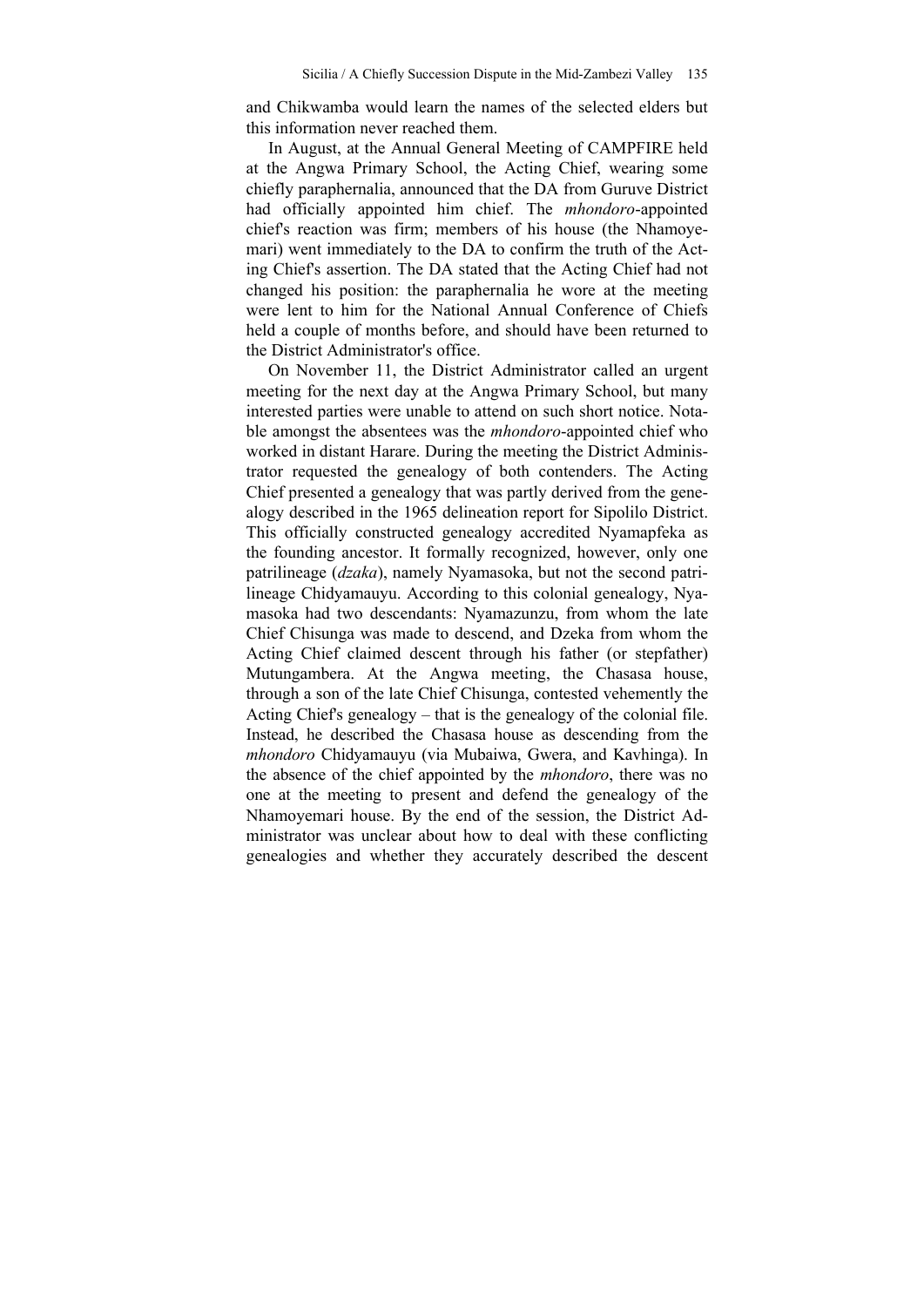lines of each of them.<sup>26</sup> The meeting with the District Administrator had another peculiarity: the colonial genealogy, which was supposed to be the 'genuine' genealogy of the chieftaincy, was presented to the community in written form, which had to some extent an intimidating effect. In the Angwa and Masoka wards many heads of lineages and senior members of chiefly houses remain illiterate, hence they were before the Acting Chief and the District Administrator in a weaker position to contest the purported official genealogy. Christian mission schools did not arrive in this part of Dande in the early and mid stages of colonialism, as was the case in other parts of Zimbabwe (Maxwell 1999), thus literacy developed in this area much later. The government-run primary school (today Chisunga Primary School) was in Mupedzapasi village and moved to Angwa center in  $1976<sup>27</sup>$  The Masoka ward was even less developed: prior to 1988 there was no school. In addition, prior to the construction of the bridge over the Angwa River in 1965, this northernmost part of Dande was partially isolated during the rainy season, from December to March.

To return to the 11 November 2005 meeting, in a later ordinary assembly held by the junior *mhondoro* Chimau, Chimau also contested the Acting Chief's colonial version of local history. He explained that within the Nyamapfeka lineage there was no *mhondoro* named Nyamazunzu. He claimed instead that, 'he [Nyamazunzu] came from an area in Zambia' and that 'he settled in what is now Upper Guruve where he owns the Chipuriro chieftaincy in the same manner as Nyamapfeka is the owner of the Chisunga Chieftaincy'. Chimau continued: 'Close to the Zambezi on the Zambian side there is a mountain called Nyamazunzu, this is Nyamazunzu's mountain'.<sup>28</sup> Thus, his oral history account delegitimized the chiefly colonial genealogy of the 1965 delineation report for Sipolilo District.

Two key meetings were held on 18 November 2005: the first was at the senior *mhondoro*'s place at dawn and the second in the early afternoon at the Angwa Primary School, the latter with the DA present. Both were convened by the Acting Chief and again the chiefly houses were called only the day before. Thus, some people like the delegation of elders and the *mhondoro*-appointed chief could not attend. At these assemblies, the Acting Chief had ensured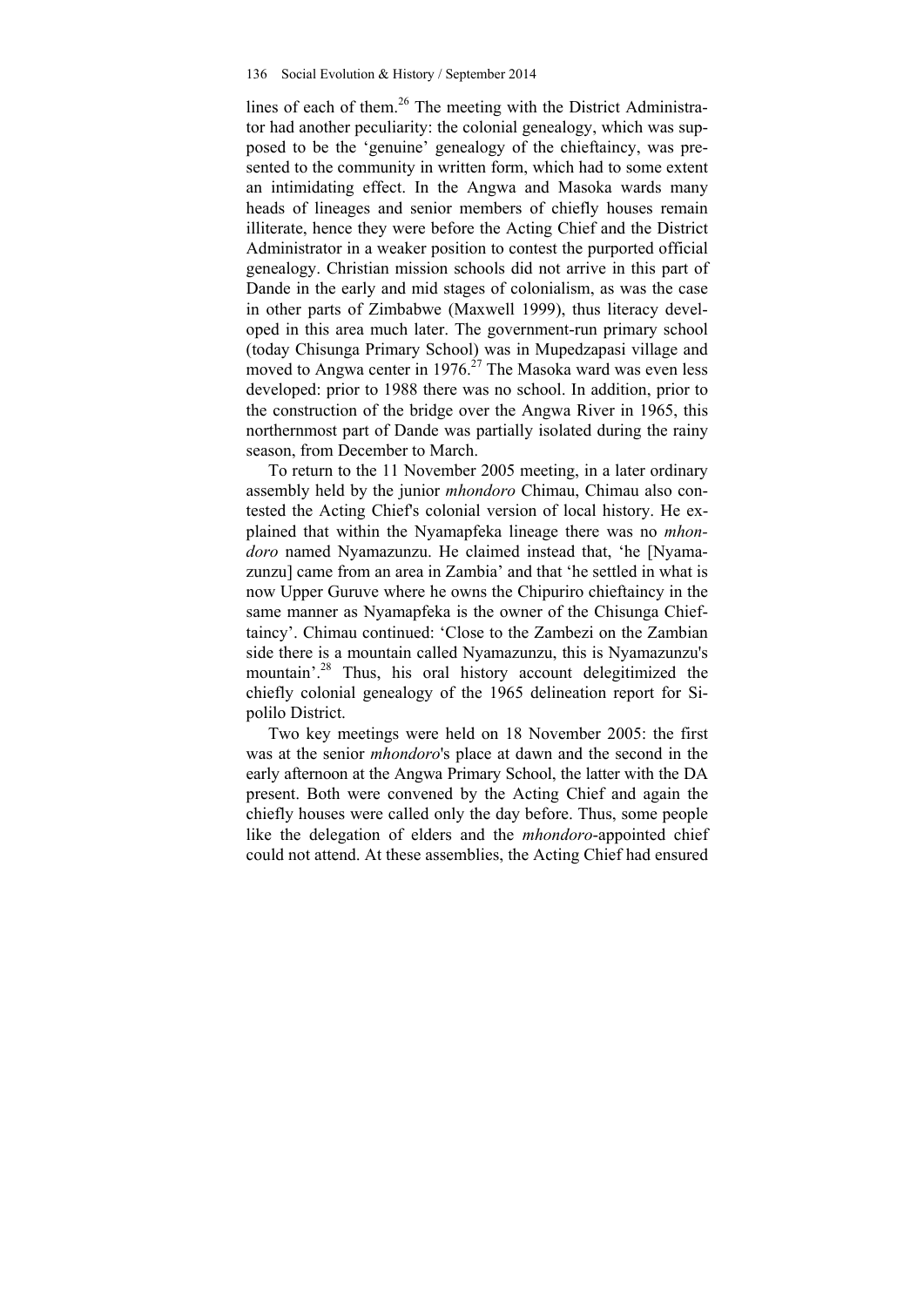the presence of those *machinda* of the Chidyamauyu and Dzeka lineages who he assumed would support his chiefly appointment. Previously he had paid regular visits to the *mhondoro* Nyamapfeka to persuade the *mhondoro* to back him.29 It is likely that the Acting Chief's lobbying contributed to Nyamapfeka's decision to announce at the assembly on November 18, in the absence of the rest of *mhondoro*, that the chiefly appointment would proceed. Instead of handing the Acting Chief the *ndoro* (the symbol of the Chisunga chiefly title), Nyamapfeka handed him his own ritual horn (*hunda*) as token, to show publicly that he was going to be the next chief.<sup>30</sup> Those chiefly houses that did not support him firmly disagreed with the procedure. Besides, procedural inconsistencies were tackled months later when a senior member of the Nhamoyemari house blamed the senior *mhondoro* Nyamapfeka for having already appointed the chief but then attempting to appoint again (irregularly) the Acting Chief as Chief Chisunga. This member confronted Nyamapfeka: '[…], what bores me is that you take from me [my house] what you have given me before'.<sup>31</sup> In view of all the objections at the meeting on November 18, Nyamapfeka wearily returned his ritual horn to his hut and left the chiefly houses with the responsibility of selecting again the successor, although they had already opted for one of the Nhamoyemari house that had even been validated by the *mhondoro* a few months before. The atmosphere was tense and in the midst of the quarrel between the two lineages, the Acting Chief burst into the senior *mhondoro*'s ritual hut, took his horn by force, and left the assembly abruptly. In the meeting held later on the same day with the District Administrator in Angwa, which was planned to announce the next Chief Chisunga, chaos reigned in reaction to the events of the morning session. It was impossible for the chiefly houses and the rest of the people to reach a consensus. In the late afternoon, the District Administrator left the Angwa Primary School and went back to the district's offices in Guruve with nothing accomplished. $32$ 

Finally, despite the state's concern about the genealogical legitimacy of its chiefly candidate, the Rural District Council did not wait any longer for the *mhondoro*'s approval and in August 2007 the District Administrator appointed the Acting Chief as Chief Chisunga. His installation by the state was conducted at the Chisunga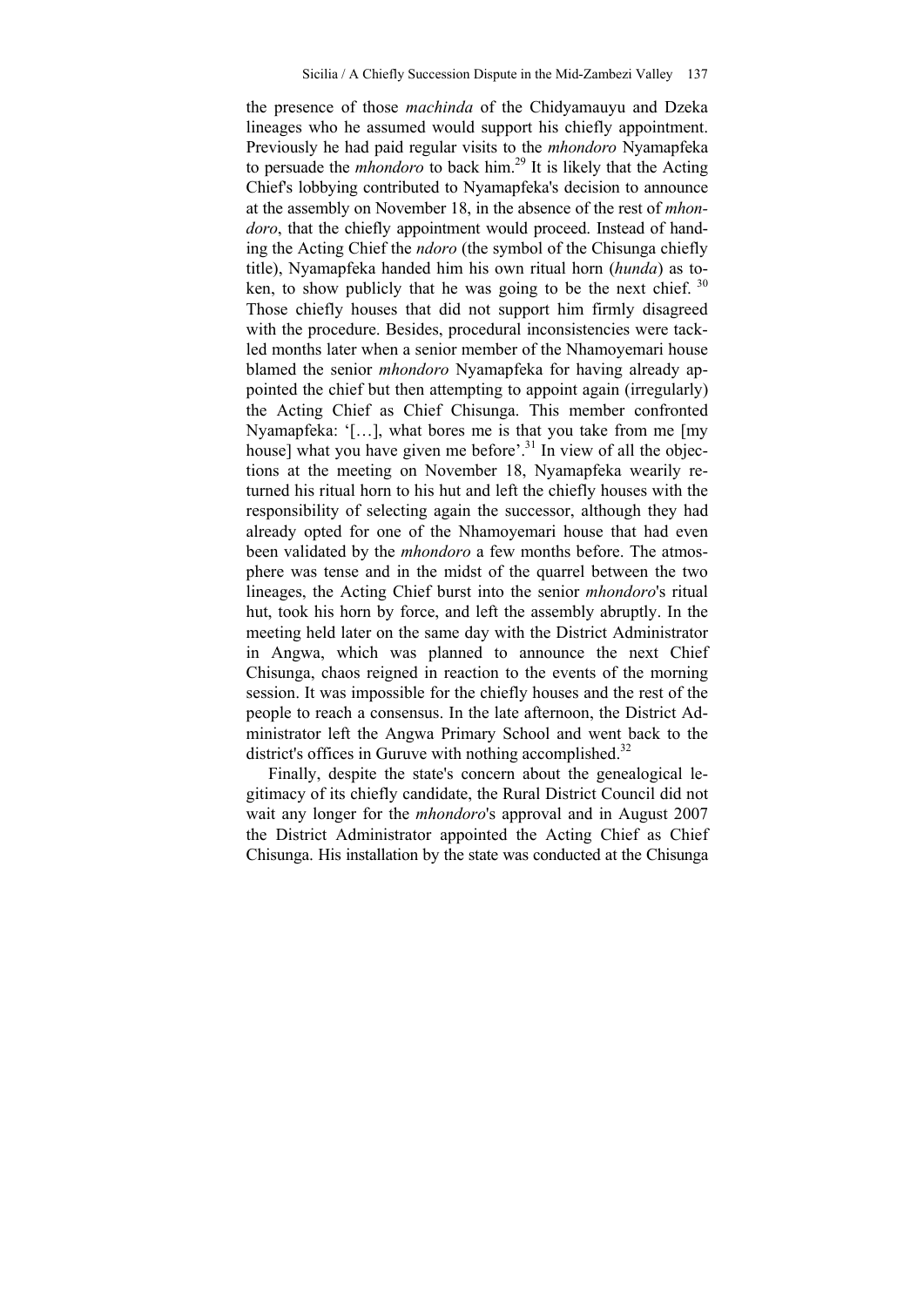Primary School in Angwa in the presence of, amongst others, the Minister of Local Government, I. M. Chombo. The District Administrator had tried to justify the appointment on the grounds that, unlike the other contender, the Acting Chief shared the same name (Chisunga) with the '[historic] very first chief' which proved that he was 'a true' lineage descendant.<sup>33</sup>

#### **4. HAD STATE POLITICS DETERMINED THE ELECTION AND APPOINTMENT OF THE NEW CHIEF?**

Since the colonial state demoted the precolonial kings (*mambo* or *ishe*) to chiefs, the appointment and legitimization of 'traditional' chiefs has been an issue in state politics and policy. Hence, the hereditary office of chief has been sanctioned by the state and official appointments were made by first the colonial Governor, then the District Commissioner (former Native Commissioner) and, after Independence, by the District Administrator (today on behalf of the President) (see, *e.g*., Garbett 1966; Bourdillon 1991).

It is tempting to view this case in terms of co-optation as I initially tended to, influenced by the undemocratic conditions that prevailed when this chiefly dispute took place. While it is true that this period was marked by the state's violent abuses of power, particularly in certain spheres of the administration, it is also true that reducing this succession conflict to a matter of political cooptation would leave unexplained important aspects of the process. What is interesting about the Chisunga case is not so much that the rural council's chiefly candidate suited its political projects (although this is part of the story) but that, its own candidate needed to make a case for his genealogical legitimacy<sup>34</sup> even though the Rural District Council is empowered to appoint who ever it chooses. Despite the politicization of rural local government institutions, this alone does not explain entirely the Chisunga case. The political context during the dispute and after the chiefly appointment also adds to our understanding.

The Chisunga succession dispute and subsequent appointment took place during the post-2000 Zimbabwe crisis, an era marked by abusive governmental practices and politics. Some authors have stressed that, within this 'disrupted democracy', local government, and particularly traditional leaders, gradually became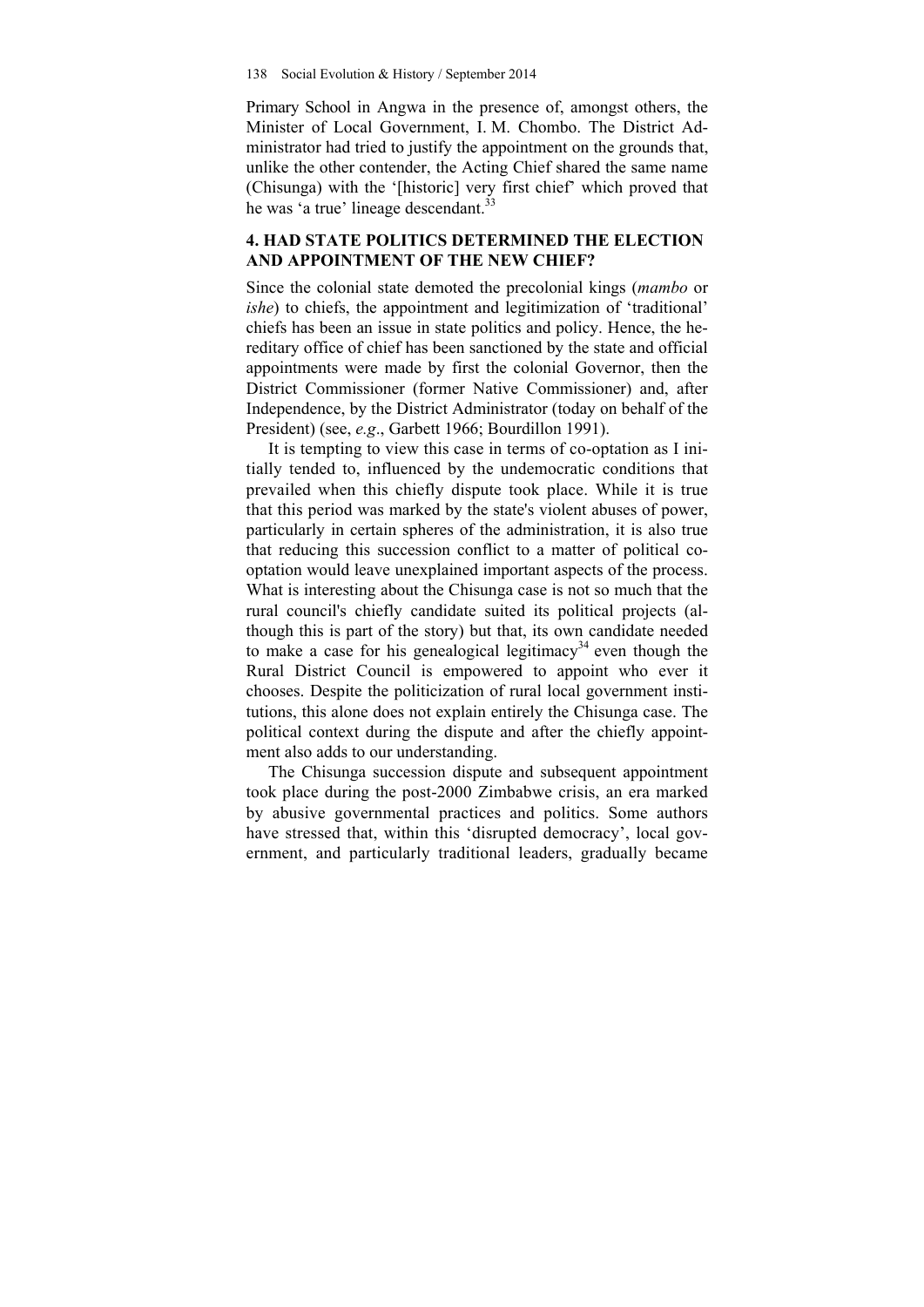involved in partisan politics from at least 2004 onwards as the ruling party began to co-opt chiefs and headmen to fight a growing opposition that was a real challenge to the political hegemony of ZANU-PF (Hammar 2005). Nonetheless, the co-optation of chiefs and headmen has a long history during the colonial and postcolonial state.

In this situation in 2005 an amendment of the Constitution of Zimbabwe provided for the inclusion of 18 traditional chiefs in the Senate<sup>35</sup> from among those who already sat on the Council of Chiefs (Makumbe 2010). Therefore, chiefs who are senators now are empowered to vote and deliberate on all matters that concern the Upper House of the legislature. So far, they have always voted in favor of the then ruling party ZANU-PF, in part because – as a consequence of the Traditional Leaders Act 1998 – they are Presidential appointees (*Ibid.*). In practice the present constitutional framework does not guarantee the political neutrality of Senator Chiefs no matter which party dominates in Parliament.

As mentioned before, Chief Chisunga took office in August 2007. Then, shortly after the presidential and parliamentary elections of March 2008, he was appointed Senator Chief for Mbire District, a move that, in the eyes of many residents, confirmed that his chiefly appointment was above all  $(ZANU-PF)$  politically driven.<sup>36</sup>

Recently, the work of the MPs and Senators during the last legislature has been scrutinized exhaustively. An investigation examining how ZANU-PF and MDC MPs and Senators had been contributing to debate in Parliament since 2008 discovered that the Senator Chief of Mbire District was amongst those 'who have been mum in the Senate'.<sup>37</sup> This report on Parliamentary speeches indices indicated that 50 per cent of the total Senator Chiefs had not contributed to any debate.

The period from early 2009 to 2013 brought in some changes in the political context – that of the Global Political Agreement (GPA) between ZANU-PF and the various MDC factions. During this period a Government of National Unity (GNU) was operating. This would have affected Parliamentary speeches, including attempts to appear non-partisan even though actual practices may not always have been in consonance with such statements. Thus in a Parliamentary speech given on March 31, 2009, Chief Chisunga stated: '[…],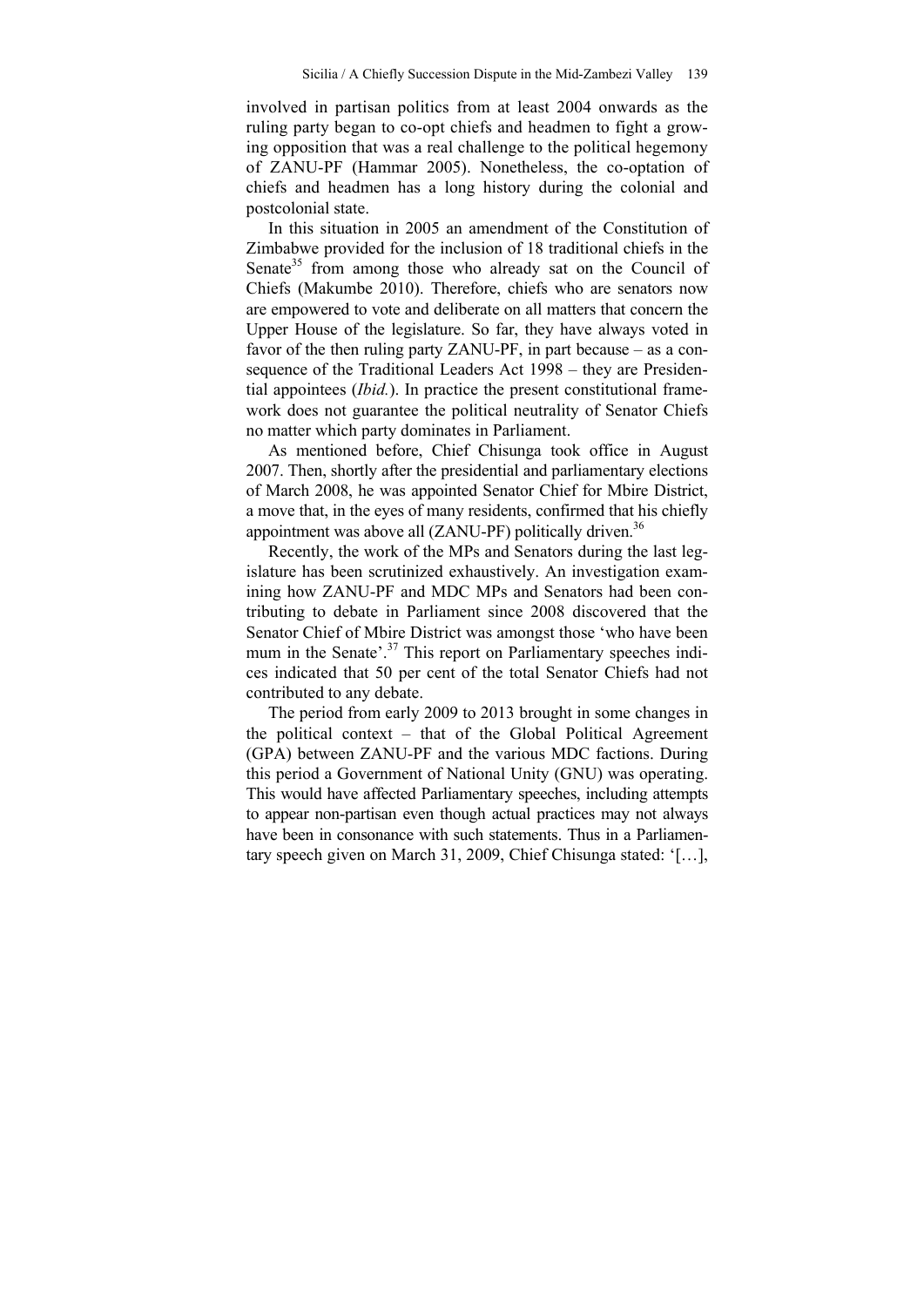my constituency condemns all forms of violence in our societies as it is barbaric and distorts our cultural and social fabric'. He continued: 'No one should be segregated due to political affiliation, and politicians should take a leading role in denouncing violence'. Despite the fact that the political context of the GPA may have allowed more political space for such statements in Parliament, it remains doubtful whether this changed any abusive practices at the rural local level. Thus apparently the authoritarian governance by the Chisunga chief's office remained unchanged: by the end of 2010, constituents of the Chisunga chieftaincy denounced abuse of power exerted by the chief. $38$ 

In the same Parliamentary speech he went on to say:

Due to the devastating successive droughts, my constituency benefited from various interventions. Food Aid has helped my constituents, however, I would like to appeal to the government that such Aid be channeled through the traditional leadership which operates apolitically. In my province, traditional leaders managed very well the old grain loan scheme and the recent mechanization program benefited all irrespective of their political affiliation.<sup>39</sup>

However, less than four years earlier during his term as Acting Chief, when politicization of food distribution was the order of the day in the Angwa ward, only residents who held a ZANU-PF card benefited from maize aid.<sup>40</sup>

Local politics during the period of the chiefly dispute in this constituency was a reflection of the state's political crisis. Thus, for example, the parliamentary elections of 31 March 2005 resulted in the election of the ZANU-PF candidate for the Guruve North constituency, D. P. Butau. Butau is a businessman and economist who was, and is to date, the chairman of the Zimbabwean Parliamentary Committee on Budget and Finance, as well as being chief executive of the late General Solomon Mujuru's vast holdings in the country. General Mujuru was the late husband of the Vice-President Joyce Mujuru, for a long-time viewed as a behind-the scenes 'king maker' in Zimbabwean politics. MP Butau, however, was unable to finish his term due to corruption charges that were widely reported by the local media.<sup>41</sup> About two and a half years after his election, he fled the country to avoid arrest after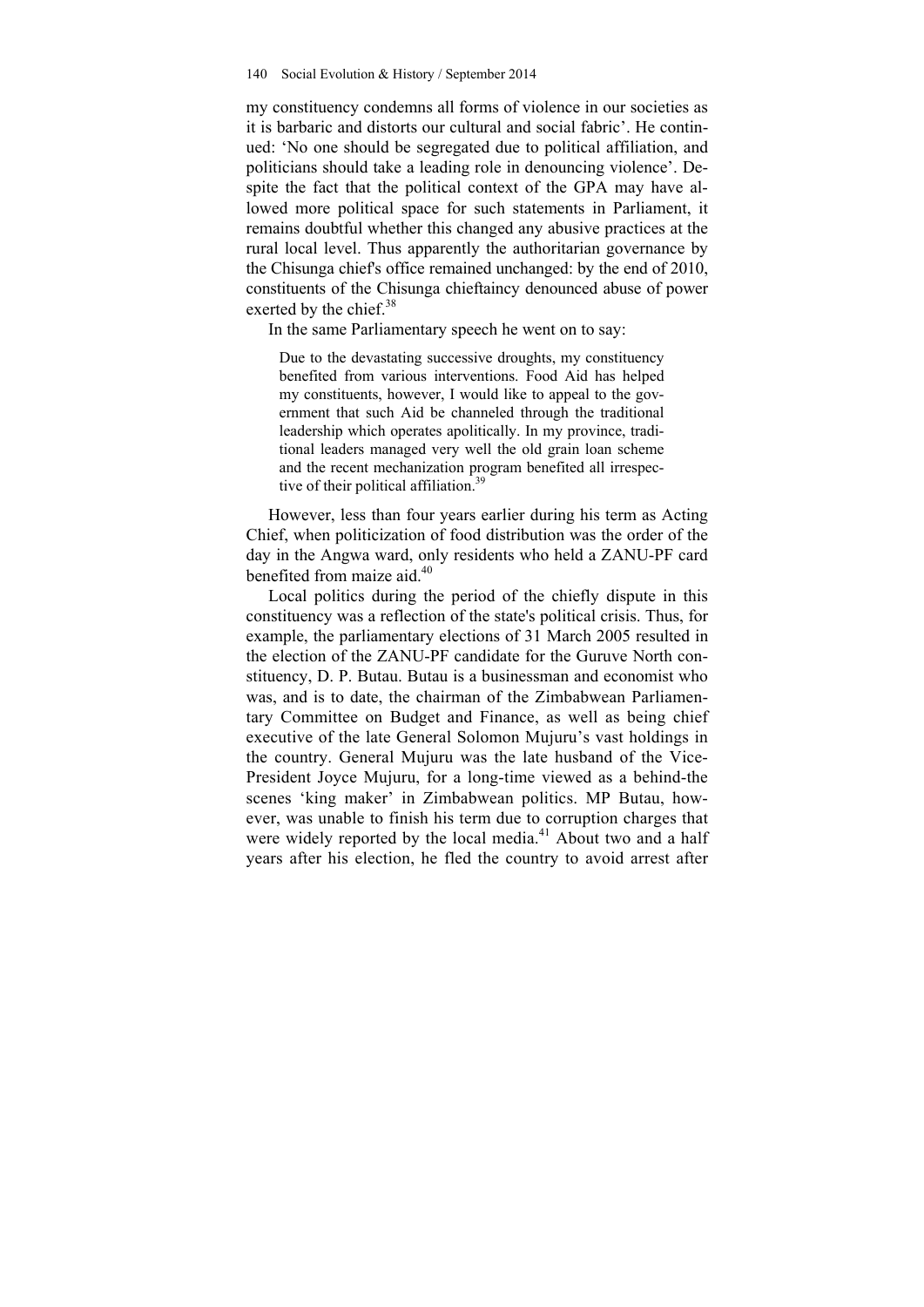having been accused of illegal currency transactions and money laundering which involved the Reserve Bank of Zimbabwe Governor, G. Gono. On his return to the country, in March 2009, the MP was arrested for trial, and in May of the same year he was acquitted after the prosecution 'withdrew the charges for lack of evidence'.<sup>42</sup>

At an ordinary assembly held shortly before the parliamentary elections of 2005 at Nyamapfeka's ritual place, a participant informed the meeting that the Acting Chief and D. P. Butau (the then contender for the office of ZANU-PF MP in the coming elections) planned to pay Nyamapfeka a visit to discuss the chieftainship succession; and that 'Butau wanted to introduce himself to Nyamapfeka as the [already elected] ZANU-PF MP for the Dande'. In reaction, a senior member of the Nhamoyemari house angrily asked the senior *mhondoro* Nyamapfeka 'why should the Acting Chief and the MP candidate discuss succession concerns with you [Nyamapfeka]?' The senior *mhondoro* evaded the issue.<sup>43</sup>

As mentioned, party politics accompanied 'lineage politics' amongst the chiefly houses throughout the Chisunga succession conflict. In this regard, there were two other possible factors at work during this case: that of political co-optation and the political career of one of the contenders. The government probably co-opted the Acting Chief at a time when it was losing political hegemony and needed a chief loyal to the ruling party ZANU-PF and its political projects in the rural council. In addition, the Rural District Council's favourite candidate had rapidly risen from a low level office (ward Councilor) to Senator Chief with the aid of his ZANU-PF connections.

'Traditionally' the political core of a chieftaincy is formed by constituent factions or chiefly houses: as living representatives of the *mhondoro* they have the right to claim and dispute power in chiefly successions. Constitutionally, however, 'chieftaincy' and the institution of 'chieftainship' are vaguely, if at all, defined. Instead, an Act of Parliament<sup>44</sup> establishes chiefs (and headmen) as the implementers of government policy for which they receive a lifetime salary and allowances because they are still considered state functionaries as they were during the colonial administration. According to sections 111 (1) and (2) of the Constitution of Zimbabwe, the President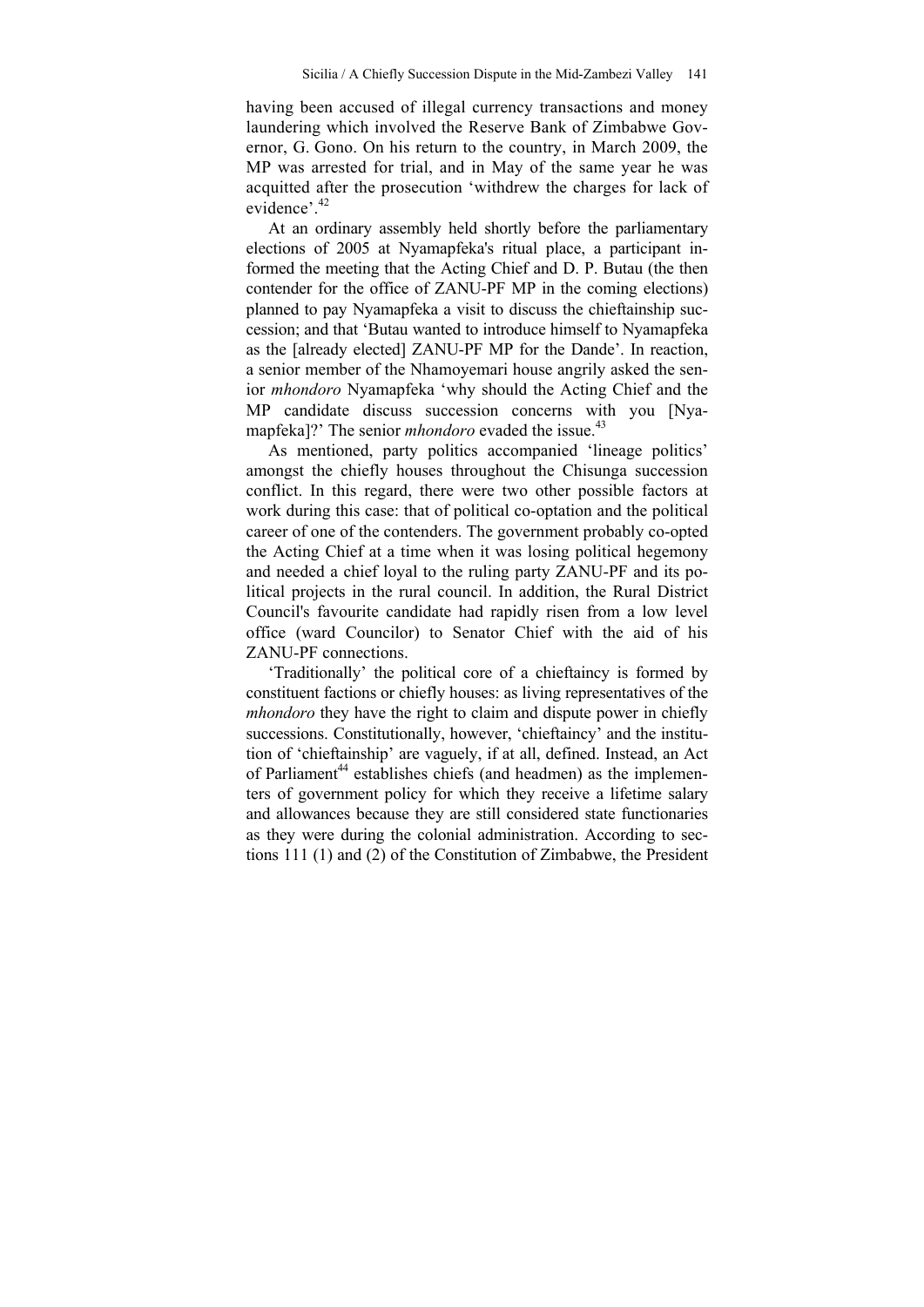appoints the chiefs and the Council of Chiefs. Furthermore, there seems to be a gap in the Constitution and in the Chiefs and Headmen Act, in that both provide for the appointment of chiefs but not for the procedure of their selection. Chiefly successions thus remain an arena for potential power struggles between the state (*i.e.* rural local government) on the one hand, and on the other, the 'traditional' leadership with their ritual procedures of chiefly selection and appointment, which may be delegitimized at any time by the state.

The Chisunga case shows that even though chiefly houses or royal houses in the Dande region may still retain same high degree of ritual (symbolic) authority, as during the colonial period and the early 1980s (Lan 1985), this does not necessarily translate into effective political power in the rural administration, particularly not with respect to succession disputes. Thus the chief appointed by the *mhondoro* of the Nyamapfeka lineage still holds the ritual symbol for the chiefly title (the *ndoro*) even though he never took office. When appointing the new Chief Chisunga, the Rural District Council overruled the chiefly houses and their 'lineage politics'. Today in this part of the Mbire District, *mhondoro* mediums still regulate chiefly successions and validate the final election. Nonetheless, the official state sanction of a chiefly election takes place at the Rural District Council office through the District Administrator who has the *de facto* veto and appoints the chief on behalf of the President.

### **CONCLUSION**

The analysis of this case is not intended to present proper or accurate succession procedures either from a 'traditional' standpoint or from the perspective of the District Administration, nor is it intended to describe how they might be manipulated by various powerful interests. However, it appears that, as during the colonial past, these procedures still remain a 'fertile ground for dispute' (Alexander 2006: 95), and that like the oral histories and the genealogies related to the chieftaincy, they are subject to renewed interpretation, and negotiation in the succession disputes as well as civil trials.

During the political conflict of the dispute, contenders competing for the chiefly office mobilized backing from various supporters: the Acting Chief from the *mhondoro* mediums, the chiefly houses, the rural government, and (ZANU-PF) party political lead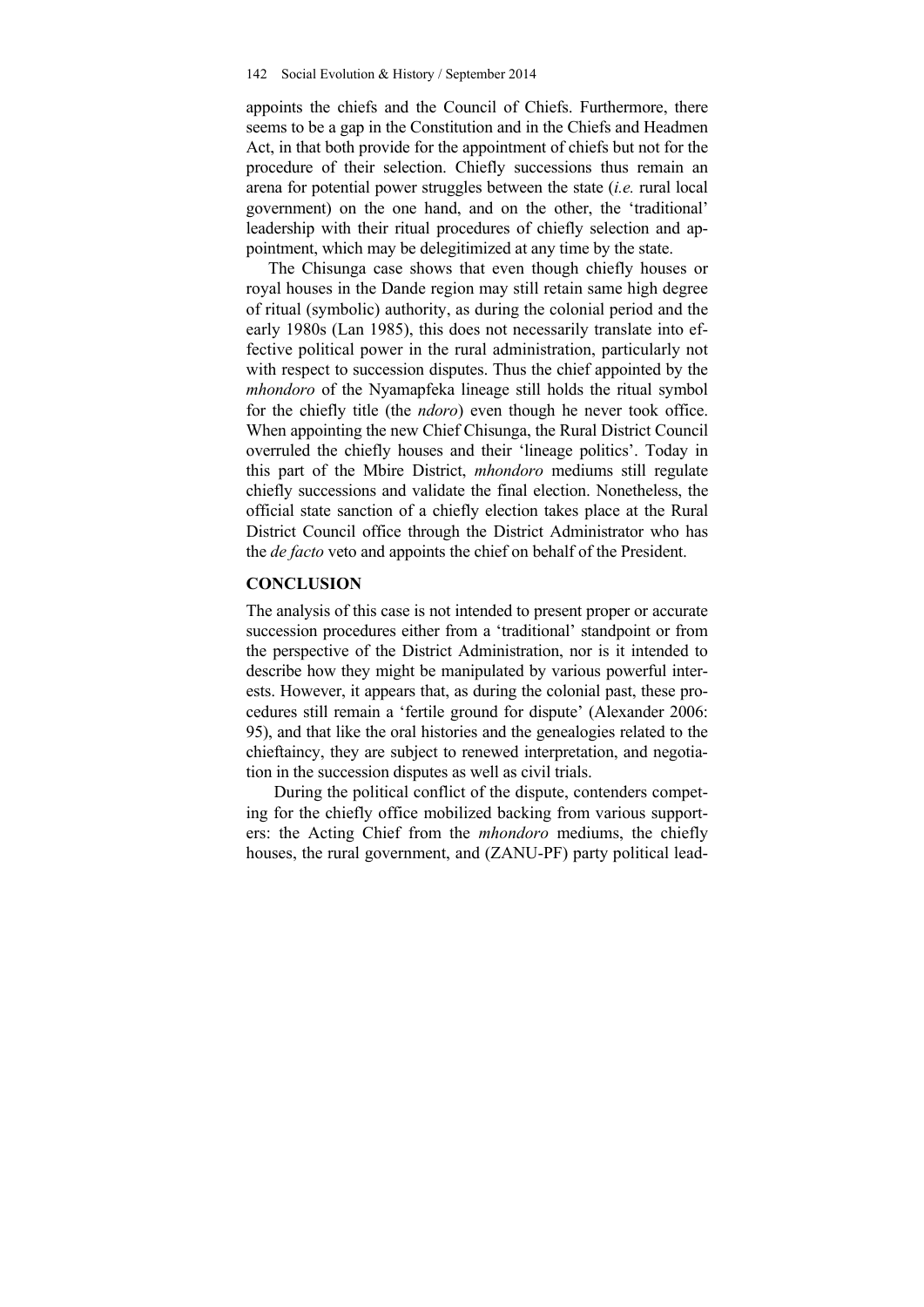ers. The alternative candidate sought backing from the mediums and the chiefly houses.

Delineation reports were produced throughout Southern Rhodesia in the 1960s and 1970s during the Rhodesian Front government to record what they considered 'genuine' local history, but also to establish clear land boundaries for 'natural' communities (Alexander 2006: 94–95) for political reasons, that is to 'bolster "tradition" against' the growing nationalist movement (Maxwell 1999: 168). Delineation Reports recorded also whether and where *mhondoro* rain-making and first fruits (harvest) rituals were held (Ranger 1987: 117). After 1972, as Kriger observes: 'when the guerrilla war spread and security deteriorated, Smith's apartheidoriented government returned to the policy of bolstering the administrative powers of chiefs to counter nationalists' quest for power' (Kriger 1992: 66). Nowadays, officers of the District Administration still make use of colonial files, such as the chiefly genealogies, as if they were official records in a modern civil registry covering hundreds of years. Hence, the genealogy of the Chisunga chieftaincy compiled by colonial officials in the district's delineation report 1965 was used by the District Administrator to authenticate the descent of its candidate in his claim to the chiefly office. The opposite faction, supported by a junior *mhondoro*, contested the validity of the colonial genealogy and asserted its candidate's descent based on people's memory of the orally transmitted lineages and on oral histories.

The political affiliation of the chiefly candidate mattered to a Rural District Council then dominated by ZANU-PF, but the historical, ancestral legitimacy of its candidate also mattered to the Council, which is what the *mhondoro* rituals are supposed to provide. The candidate supported by the District Administrator did not belong to any house of the Chisunga chieftaincy and so he tried to obtain his ancestral legitimacy by fabricating a genealogy based on the colonial records, which was unacceptable.

Why did the Rural District Council spend almost seven years to appoint a candidate who, as it became clear later on, was more or less programmed to sit in Parliament as Senator while it could have appointed him much earlier? The present analysis of the case suggests that, it pursued all these years the ritual appointment of its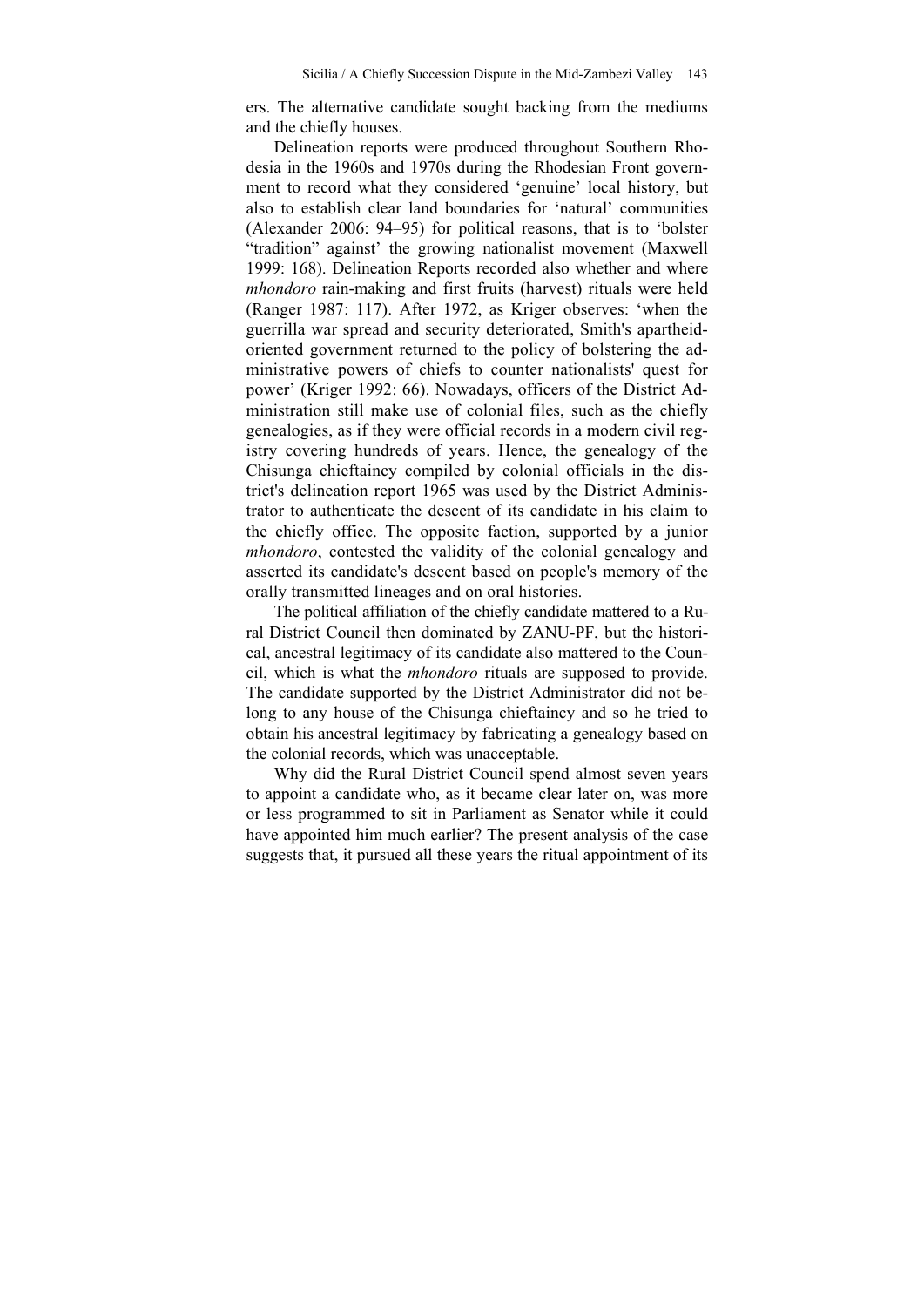candidate but never obtained the historical legitimacy from the *mhondoro* in Angwa.

Finally, I intended to historicize this particular chiefly succession conflict and to locate it within the contemporary Zimbabwe politics, by trying to avoid any presentist interpretation of the past. I mentioned several precolonial practices of the interim ruler during an interregnum in the Zambezi Valley, which do not justify present practices of the Acting Chief in succession disputes. Rather the precolonial context suggests some possible similarities and connections between both political figures as opposed to drawing a neat historical continuity. One has to bear in mind, however, the complex (but necessary) task of how to link the 'precolonial' to contemporary (post-Independence but also colonial) events and social phenomena without seeming to take presentist interpretations of the past from an anthropological or even historiographic standpoint. As Bayart stressed, to understand contemporary African politics and the state one must consider political processes in the long term, that is in relation to Africa's precolonial past (Bayart 1993). If one of the issues in dealing with precolonial history in Africa is the availability of sources, this is not the case for the mid and lower Zambezi Valley. The Portuguese documentary records supply valuable historical information on life conditions, trade and political matters from the late sixteenth through the nineteenth centuries. Even if these sources do not help much to reconstruct a 'history from below', they remain important for anthropologists (and other Africanist scholars) studying processes and practices in this region. Oral histories also add to this endeavor.

#### **NOTES**

\* I would like to thank the Chitsiko, Mangava, Mundoga, and Nhamoyemari families in Angwa, and the Department of Sociology, University of Zimbabwe for their unflagging assistance during my field research. Fieldwork would not have been possible without the financial support of the Office for International Relations of the University of Vienna in the framework of a PhD program. I am grateful to Joost Fontein, Andre Gingrich, and Blair Rutherford for their generous comments and stimulating criticisms on earlier and subsequent drafts of this paper. I am indebted to Amanda Hammar, some of whose critical remarks will be further developed in another paper. I also thank this journal special issue's coeditor Tilo Grätz for his comments. Of course I am solely responsible for all er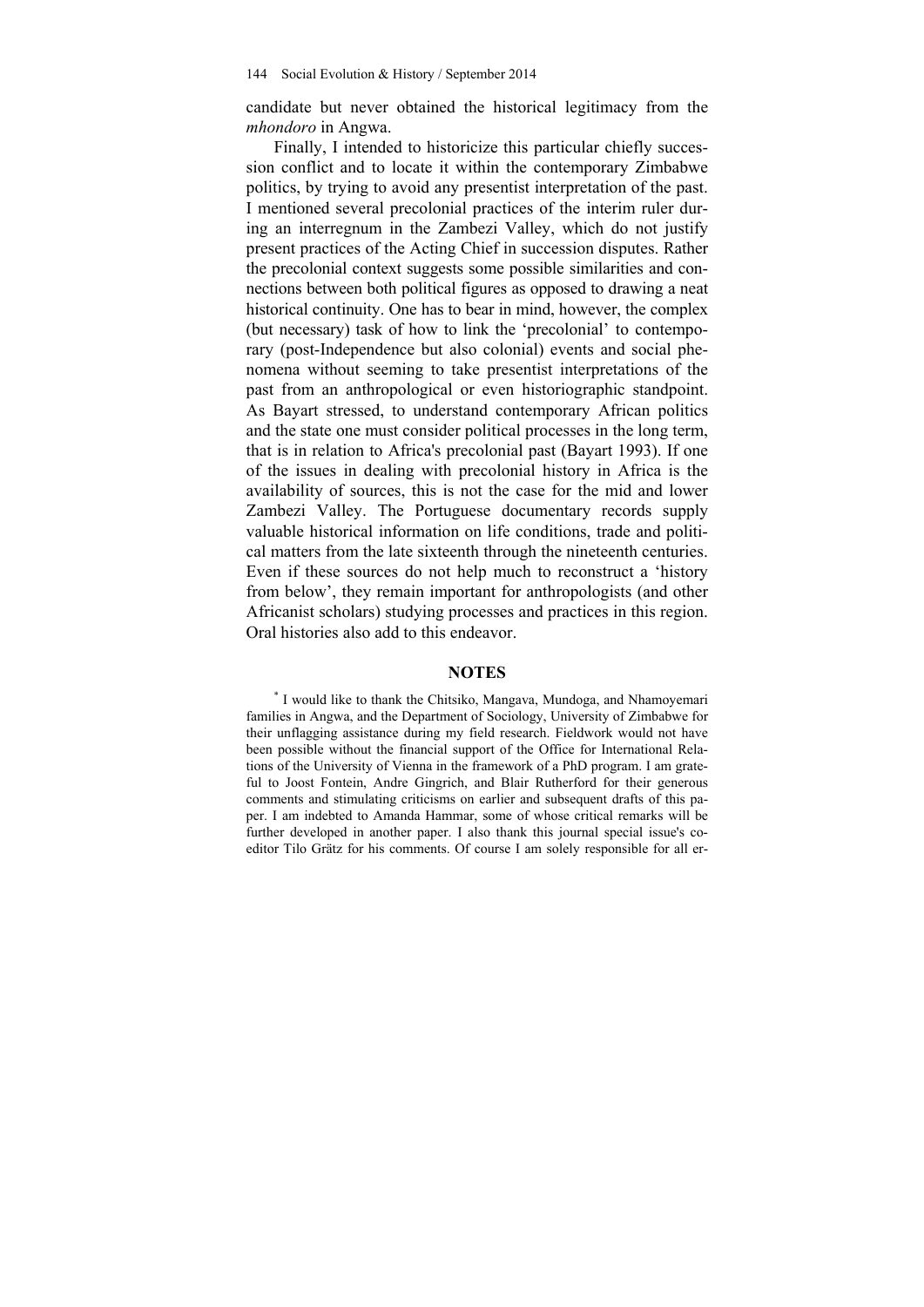rors in content. Besides the EASA-2012 conference panel, most conclusions were first presented at the conferences 'Producing legitimacy: governance against the odds' at the University of Cambridge (April 22–23, 2013), and 'Culture without borders' at St. Anthony's College, University of Oxford (June 29, 2013). The University of Vienna contributed towards conference traveling expenses. Finally, this article is dedicated to the sadly late Skelli Nhamoyemari for his commitment, generosity and honesty throughout my research period in Angwa.

<sup>1</sup> It is beyond the scope of this article to draw a comparison of succession disputes in other post-Independence African states. However, for detailed descriptions of such conflicts in, for example, Ghana see Ladouceur (1972), Lenz (2000), and Tonah (2005) as mentioned in the introduction of this journal special issue. Furthermore, for a good compilation of related processes such as the renaissance of precolonial aristocracies and the 'resurgence' of chieftaincy in both Anglophone and Francophone African countries see Perrot and Fauvelle-Aymar 2003.

<sup>2</sup> Communal Areas Management Program for Indigenous Resources.

<sup>3</sup> Interview with Smart Mundoga and Hardlife Mundoga, 19.01.2006 in Mupedzapasi village.

4 Interview with Gwera Chitsiko, 18.11.05 in Muzeza village. Interview with Skelli Nhamoyemari, 12.03.06 in Nyahungwe village. David Lan maintains that the link of Nyamapfeka to Mutota is established through Biri's father Nyajore (Lan 1985: 90).

<sup>5</sup> Interview with Gwera Chitsiko, 18.11.05 in Muzeza village. Interview with Smart Mundoga, 21.11.05, Mupedzapasi village.

6 The *mhondoro* Nyamupahuni, Chikwamba, and Mubaiwa are Nyamapfeka's grandchildren. Nevertheless, Mubaiwa's ritual territory is not in the Chisunga chieftaincy, and thus in the Zambezi Valley, but on the Plateau in the Chundu chieftaincy (Hurungwe District). So, Mubaiwa's medium travels only occasionally to Angwa when requested.

7 W. G. L. Randles mentions here the sources of António Pinto de Miranda, 'Monarchia Africana' (*c*. 1766) in A. A. Andrade, *Relações de Moçambique Setecentista*. Lisboa, 1950.

<sup>8</sup> *Mukomawasha* is related to *mukoma wa ishe*, and can be translated as 'elder brother, male cousin, or respected relative of the king'.

<sup>9</sup> Despite the fact that the presence of the Portuguese in the Zambezi Valley began in the sixteenth century, the area did not attain colonial status until 1891. Furthermore, the historian Mudenge notes that Portuguese documents on Zumbo from the 1770 to 1800 show considerable evidence on the roles played by the *mhondoro*, amongst others, Nyamapfeka and Nyamasoka 'as arbiters in matters of war and peace, trade disputes and political misunderstandings between the Portuguese at Zumbo and the neighbouring African rulers as well as among these rulers themselves' (Mudenge 1976: 34–35). Additionally, 'In the absence of a superior authority recognized by all the groups in the region the senior spirit medium acted like the final court of appeal' (*Ibid.*: 35).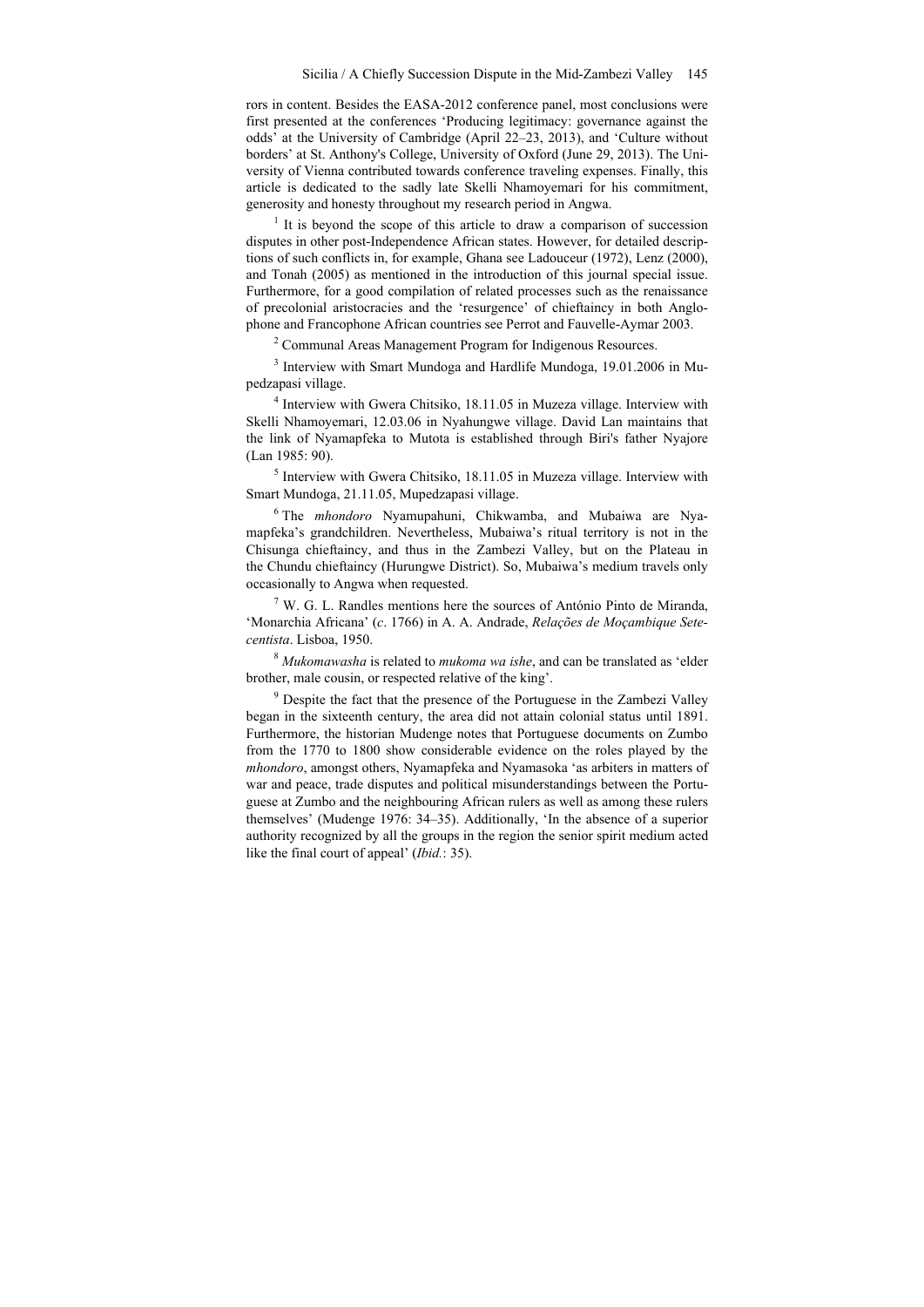10 See Isaacman 1973 for an analysis of the ritual function of the *madzimanga* in the ritual investiture of the Barue kings.

<sup>11</sup> National Archives of Zimbabwe (NAZ). S 2929/2/7, Delineation Report for Sipolilo District, 1965. Delineation Officer B.P. Kashula.

 $12$  Oral sources contradict to a great extent the colonial genealogy of government recognized chiefs described in the above-mentioned delineation report. Interview with Gwera Chitsiko, 18.11.05 in Muzeza village, and Smart Mundoga 21.11.05 in Mupedzapasi village.

<sup>13</sup> Regarding the origin of the *mhondoro* Dzeka, a myth recounts that one of Nyamapfeka's sons, Nyamasoka, was given Dzeka as an adoptive son since he did not have descendants.

<sup>14</sup> In the run up to the Rural District Council elections held in September of 2002, the political tension broke out into physical violence and was especially gruesome at some districts.

<sup>15</sup> Interview with Gwera Chitsiko, 07.02.06, Muzeza village.

<sup>16</sup> Interview with the lineage elder of the Nhamoyemari house, 15 February 2005, Nyahungwe village.

 $17$  Interview with the lineage elder of the Nhamovemari house on 15 February 2005, Nyahungwe village.

18 The argument concerned genealogy. There were two *machinda* named Mutungambera: one belonged to the *mhondoro* Dzeka and the other to Kavhinga; the latter Mutungambera belonged to the Chimusaro *imba*, one of the three houses that constitute the living descendants of the *mhondoro* Kavhinga in the Chisunga chieftaincy.

19 Interview Nhamoyemari lineage elder 15.02.2005.

<sup>20</sup> Interviews with Regiment and Skelli Nhamoyemari, 12.03.06 in Nyahungwe village. Interview with the Nhamoyemari chiefly candidate in May 2006. Harare.

 $21$  Interview with the Nhamoyemari chiefly candidate in May 2006, Harare.

22 Interview 04.02.06 Muzeza village.

<sup>23</sup> It remains unclear whether this occurred at some stage during Zimbabwe's war of independence, or immediately after independence.

24 As mentioned at the introduction, most *mhondoro* ancestors are male but a few are female. For example, within the Nyamapfeka lineage, Nyamapfeka's daughter Chiguhwa is an important figure.

 $25$  For a further example of such bribery occurred in the context of the implementation of a governmental project in the 1990s in Chief Matsiwo's jurisdiction (Dande Communal Land), see Spierenburg 2009: 28–30; 2004: 164–168.

 $26$  Echoing a striking continuity with colonial practices, the District Administrators of most Rural District Councils are nowadays appointed to distant areas where they usually have no idea of the history of the local royal lineages. I thank Chenjerai Hove for this observation (personal communication 22.07.2013).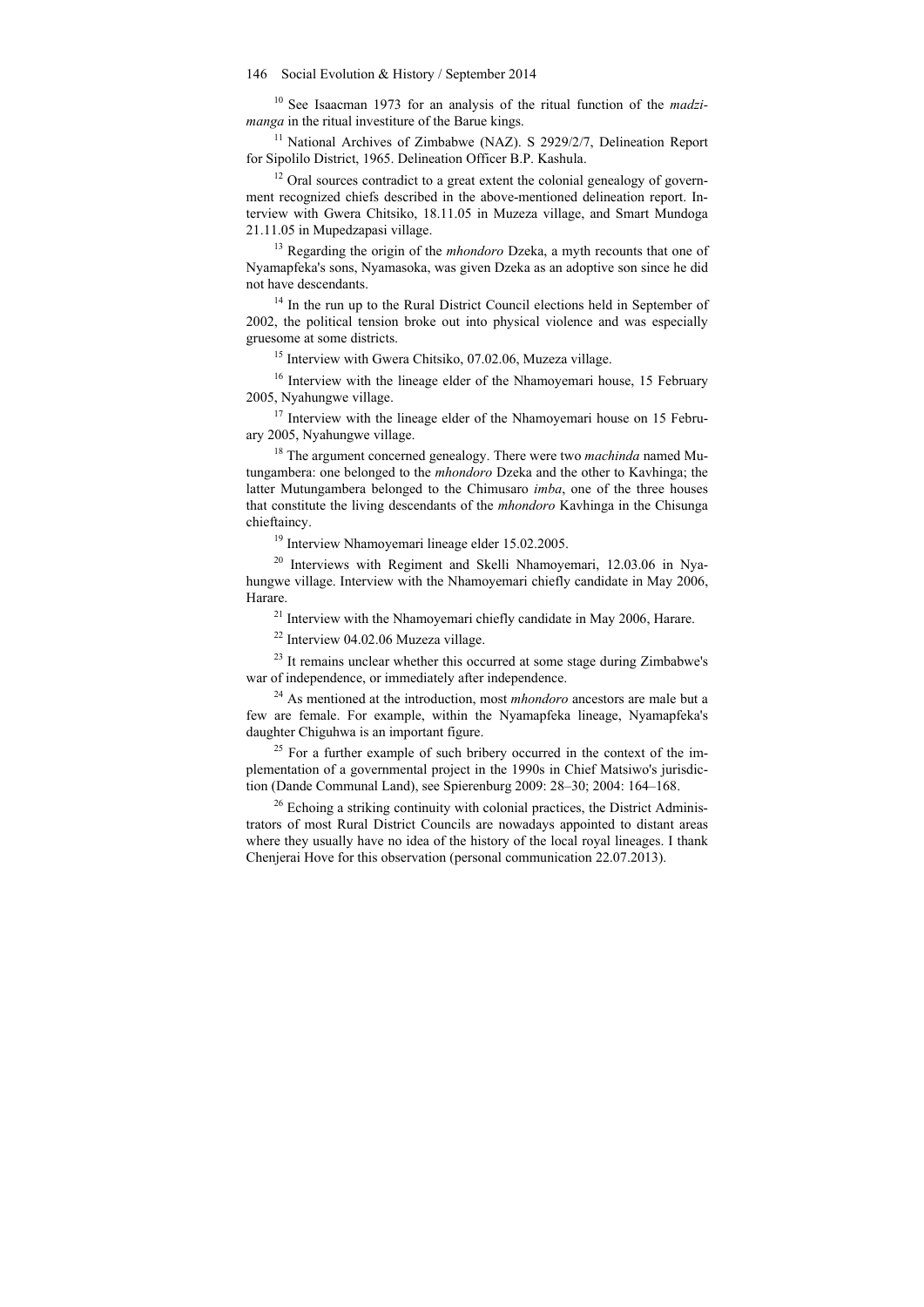$27$  At the present site of Angwa Business Center, in 1972, a colonial district administration office and a Rhodesia Security Forces Camp were established. This settlement was expanded during the second half of the seventies with a couple of rural stores, the Chisunga Primary School and the Angwa Rural Health Center.

28 Chimau narrated this mythical account at a *dare* held on 30 April 2006, Muzeza village.

 $29$  A few months later at an ordinary assembly Nyamapfeka complained that the Acting Chief was no longer paying his respects, stating that: '[…] when he [the Acting Chief] wanted the [Chisunga] chieftaincy, he was coming to visit me frequently'. *Dare* on 14.03.06, Nyahungwe village.

30 The *ndoro* was no longer in the hands of Nyamapfeka since he had handed it on June 9, 2005 to the junior representative of the Nhamoyemari house who still retains it.

<sup>31</sup> *Dare* on 14.03.06 at Nyahungwe village.

<sup>32</sup> I completed my field research in July 2006, and so I could not follow in situ the aftermath of the succession dispute. However, in 2007 the Nhamoyemari house brought the Chisunga case to the High Court in Harare for civil trial.

The venture failed: the case was suspended when the Nhamoyemari could no longer afford to pay the lawyer (personal communication, 2007). Recently, the High Court invalidated the appointment of a Chief from Nyanga on the grounds that the incumbent had been 'non-procedurally' appointed by the Nyanga District Administrator, as the appointee did not belong to the chiefly lineage. 'Court nullifies chief's appointment', *The Herald*, 27 December 2011.

<sup>33</sup> Resident's personal communication via email (18.05.2013).

<sup>34</sup> I thank Joost Fontein for making me aware of this.

<sup>35</sup> The representation of Chiefs in the Parliament is in no way a post-Independence development. The Rhodesian Front government also increased the Chief's powers. Thus, in 1964, when the Chiefs endorsed unanimously the government's proposed unilateral declaration of independence from Britain they demanded Parliamentary representation. Then, in 1969, after Rhodesia had declared its independence the constitution provided seats for Chiefs in the Senate and House of Assembly (Kriger 1992: 66).

36 Resident's personal communication (18.05.13).

37 'MPs in Parly: When silence is not golden', *News Day*, 2 June 2012.

<sup>38</sup> According to a communication via Facebook of December 2010 [accessed] on 21.10.12], Chief Chisunga arbitrarily dismissed from his post (implying withdraw of salary and other benefits) a headman from the Angwa ward for having supported the opposition party at the 2008 presidential and parliamentary run-off elections. Furthermore, this source claims that, the mentioned headman was also assaulted by 'war veterans'. In addition, a second headman of Angwa ward was dismissed by the chief for political reasons. The web page and poster's name have been omitted for confidentiality. As confirmed by a local resident, the two headmen belonged to Muzeza and Nyamhandu villages in the Angwa ward (resident's personal communication 18.05.13).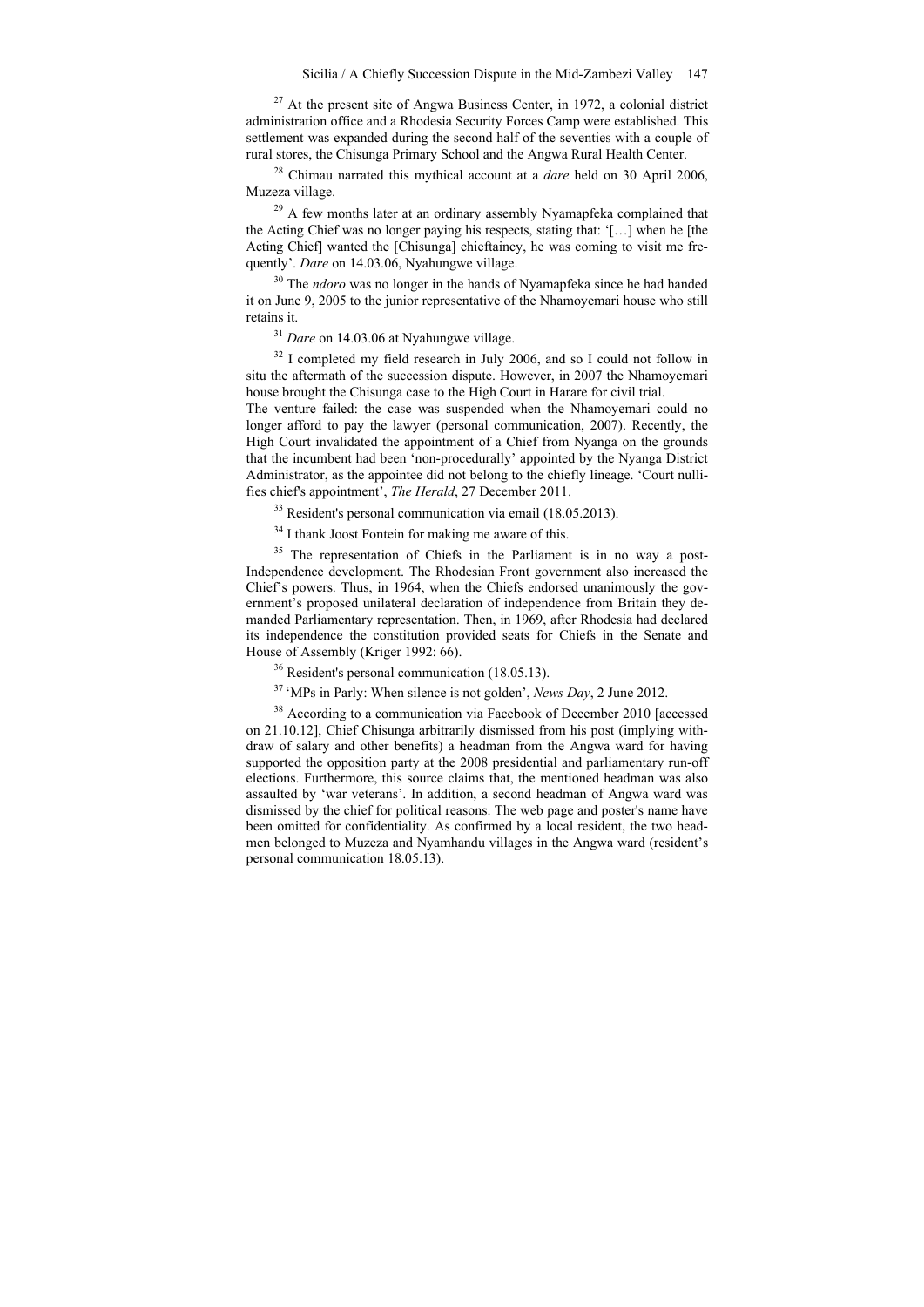148 Social Evolution & History / September 2014

39 URL: http://www.parlzim.gov.zw/attachments/article/68/31\_March\_2009\_ 18-16.pdf

40 Interviews on 28.11.05 on the occasion of a food aid distribution at Angwa check point (Business Center). Names of interviewees have been omitted for confidentiality. For the role of chiefs during this period as gatekeepers to access subsidized maize from the Grain Marketing Board (GMB), whose distribution was in control of ZANU-PF, see Hammar 2005: 15.

41 See for example: 'Zimbabwe MP flees to UK over currency probe', *Zimbabwe Situation*, 31 December 2007; 'Zanu PF Chickens Coming Home to Roost', *Change Zimbabwe*, 29 December 2007; 'Official Corruption Exposed in Currency Dealing', *Change Zimbabwe*, 25 December 2007; 'UK Denies Offering Safe Haven to Zimbabwean Criminals', *Zim Online*, 4 January 2008.

42 'Zimbabwe: Butau Acquitted', *The Herald*, 15 May 2009.

<sup>43</sup> *Dare* held on 13.03.2005, Nyahungwe village.

<sup>44</sup> Chiefs and Headmen Act No.7, 1992.

#### **REFERENCES**

- Alexander, J. 2006. *The Unsettled Land. State-Making and the Politics of Land in Zimbabwe 1893–2003.* Oxford: Curry.
- Alpers, E. A. 1970. Dynasties of the Mutapa-Rozwi Complex. *Journal of African History* 11: 203–220.
- Bayart, J.-F. 1993. *The State in Africa: The Politics of the Belly*. London: Longman.
- Beach, D. N. 1994. *A Zimbabwean Past. Shona Dynastic Histories and Oral Traditions*. Gweru: Mambo Press.
- Bourdillon, M. 1979. Religion and Authority in a Korekore Community. *Africa* 49: 172–181.
- Bourdillon, M. [1976] 1991. *The Shona Peoples. An Ethnography of the Contemporary Shona, With Special Reference to Their Religion*. Gweru: Mambo Press.
- Fry, P. 1976. *Spirits of Protest. Spirit Mediums and the Articulation of Consensus among the Zezuru of Southern Rhodesia*. Cambridge: Cambridge University Press.
- Garbett, K. 1966. Religious Aspects of Political Succession among the Valley Korekore (N. Shona). In Stokes, E., and Brown, R. (eds.), *The Zambezian Past: Studies in Central African History* (pp. 137–170). Manchester: Manchester University Press.
- Gundani, P. H. 2004. Views and Attitudes of Missionaries towards African Religion in Southern Africa during the Portuguese Era. *Religion and Theology* 11 (3 and 4): 298–312.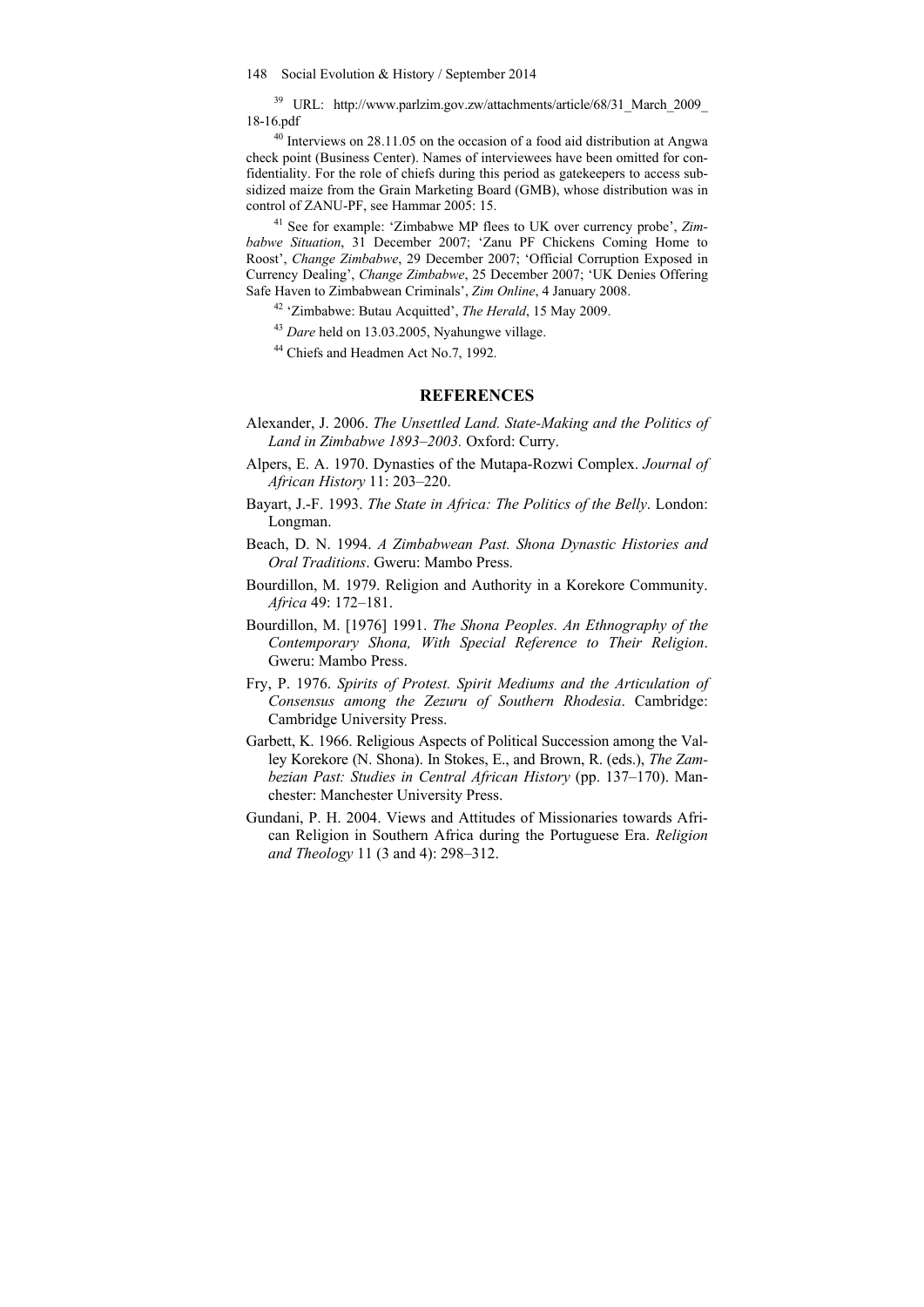- Hammar, A. 2005. *Disrupting Democracy? Altering Landscapes of Local Government in Post-2000 Zimbabwe*. London: Crisis States Development Research Centre.
- Isaacman, A. 1973. Madzi-Manga, Mhondoro and the Use of Oral Traditions. A Chapter in Barue Religious and Political History. *Journal of African History* 14: 395–409.
- Kriger, N. J. 1992. *Zimbabwe's Guerrilla War. Peasant Voices.* Cambridge: Cambridge University Press.
- Ladouceur, P. 1972. The Yendi Chieftaincy Dispute and Ghanaian Politics. *Canadian Journal of African Studies* 6: 97–115.
- Lan, D. 1983. *Making History: Spirit Mediums and the Guerrilla War in the Dande area of Zimbabwe*. PhD thesis, London School of Economics.
- Lan, D. 1985. *Guns and Rain. Guerrillas and Spirit Mediums in Zimbabwe*. London: Curry.
- Lentz, C. 2000. 'Tradition' versus 'Politics': Succession Conflicts in a Chiefdom in Northwestern Ghana. In de Pina-Cabral, J., and Pedroso de Lima, A. (eds.), *Choice and Leadership in Elite Succession* (pp. 91– 112) London: Berg.
- Makumbe, J. 2010. Local Authorities and Traditional Leadership. In de Visser, J., Steytler, N., and Machingauta, N. (eds.), *Local Government Reform in Zimbabwe. A Policy Dialogue* (pp. 87–99). Cape Town: University of the Western Cape.
- Maxwell, D. 1999. *Christians and Chiefs in Zimbabwe. A Social History of the Hwesa People*. New York: Praeger.
- Miller, F. V. B. 1910. A Few Historical Notes on Feira and Zumbo. *Journal of the Royal African Society* 9: 416–423.
- Mudenge, S. I. G. 1976. The Dominicans at Zumbo. An Aspect of Missionary History in the Zambezi Valley *c.* 1726–1836. *Mohlomi, Journal of Southern African Historical Studies* 1: 32–63.
- Newitt, M. 1973. *Portuguese Settlement on the Zambezi, Explorations, Land Tenure and Colonial Rule in East Africa*. London: Longman.
- Newitt, M. 1974. *The Portuguese Muzungos and the Zambesi Wars*. URL: http://sas-space.sas.ac.uk/3674/1/M\_Newitt\_-\_The\_portuguese muzungos\_and\_the\_zambesi\_wars.pdf. Accessed on 03.12.2012.
- Newitt, M. 1995. *A History of Mozambique*. London: Hurst and Co.
- Pacheco, A. M. 1883. *Uma viagem de Tete ao Zumbo. Diario de Albino Manoel Pacheco 1861*. Moçambique: Imprensa National.
- Perrot, C.-H., et Fauvelle-Aymar, F.-X. 2003. *Le retour des rois. Les autorités traditionnelles et l'État en Afrique contemporaine.* Paris: Karthala.